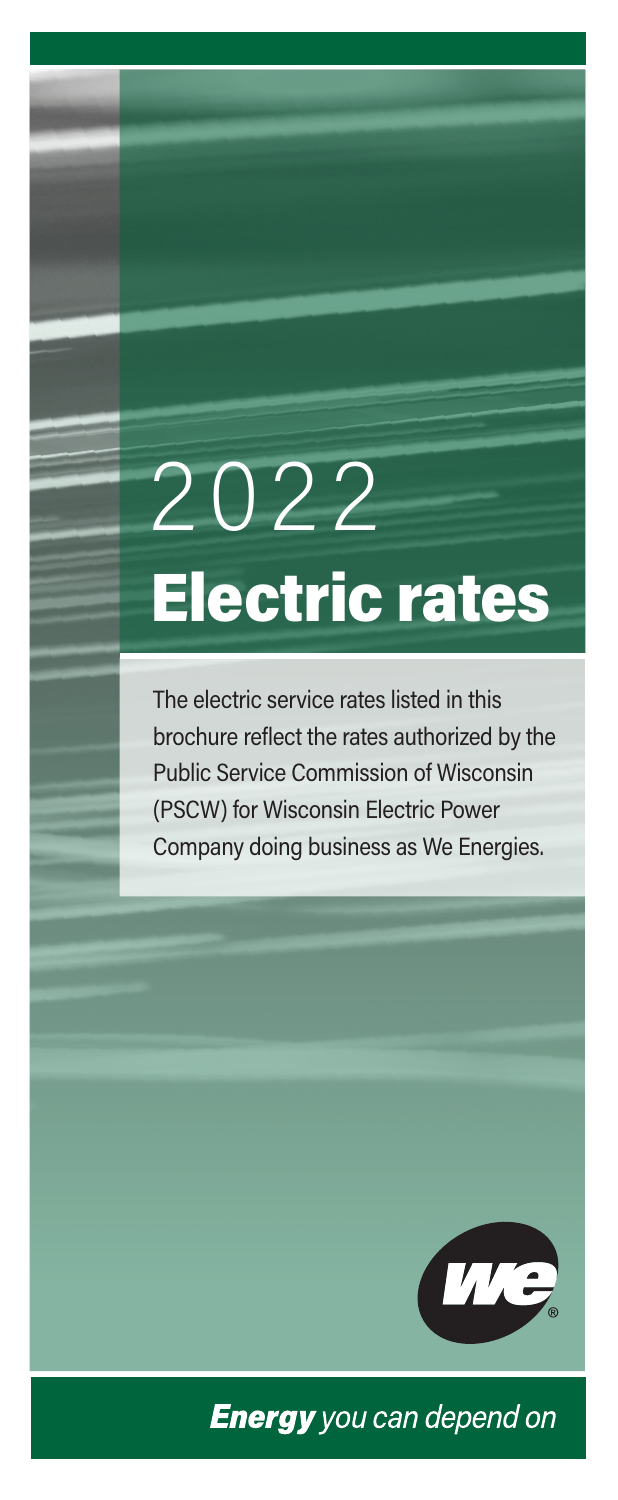## **Rate options**

We recommend you review the rate options and prices listed in this brochure. Your current rate description is listed on your bill. Compare this rate description to the other rate options described here. You may also visit www.we-energies.com for pricing information. While you are the best judge of which rates are right for your situation, we'll be glad to help you compare rate options.

### **Renewable energy rates**

Customers have the option to participate in the Company's Energy for Tomorrow® renewable energy program. The program gives customers the option to pay a premium for the Company to obtain generation fueled by renewable resources. Use of renewable energy resources has a positive impact on the environment and reduces the consumption of non-renewable resources.

#### **Time-of-Use rates**

Many customers may benefit from our Time-of-Use rate option. With Time-of-Use, you pay a lower rate when the demand for electricity is low (weeknights, weekends and holidays) and a higher rate when demand is high (weekdays on-peak hours).

Each Time-of-Use rate has its own on-peak and off-peak periods. All time periods as stated are the prevailing time Monday through Friday, excluding those days designated as the legal holidays for New Year's Day, Memorial Day, Independence Day, Labor Day, Thanksgiving Day and Christmas Day. The off-peak periods consist of all hours not designated as on-peak.

A Time-of-Use rate is mandatory for residential customers whose annual consumption exceeds 60,000 kWh. However, residential customers mandated to the residential Time-of-Use rate have the option to opt out of that Time-of-Use rate.

## **Extra meter charges**

The Company generally supplies no more than one service drop/ lateral to a premise and not more than one meter. The monthly charge for each additional meter will either be an additional facilities charge or an extra meter charge. The determination for such charge will be in accordance with the Company's approved Rules and Regulations, Volume 17, Section 103.1.

## **Environmental Control Charge**

Consistent with an order issued by the PSCW, Environmental Trust Bonds in the amount of \$118,814,000 were issued on May 12, 2021, by a special purpose entity (SPE) assignee of Wisconsin Electric Power Company (doing business as We Energies) to securitize a portion of the remaining undepreciated investment in environmental control property installed at the retired Pleasant Prairie Power Plant, plus related upfront financing costs. The issuance of environmental trust bonds results in savings to customers due to the lower financing costs associated with the bonds compared to the company's average cost of capital.

Your bill includes an Environmental Control Charge (ECC). This charge is a non-bypassable charge to recover the costs of the environmental control property secured with the environmental trust bonds and its related carry and financing costs. The monies collected through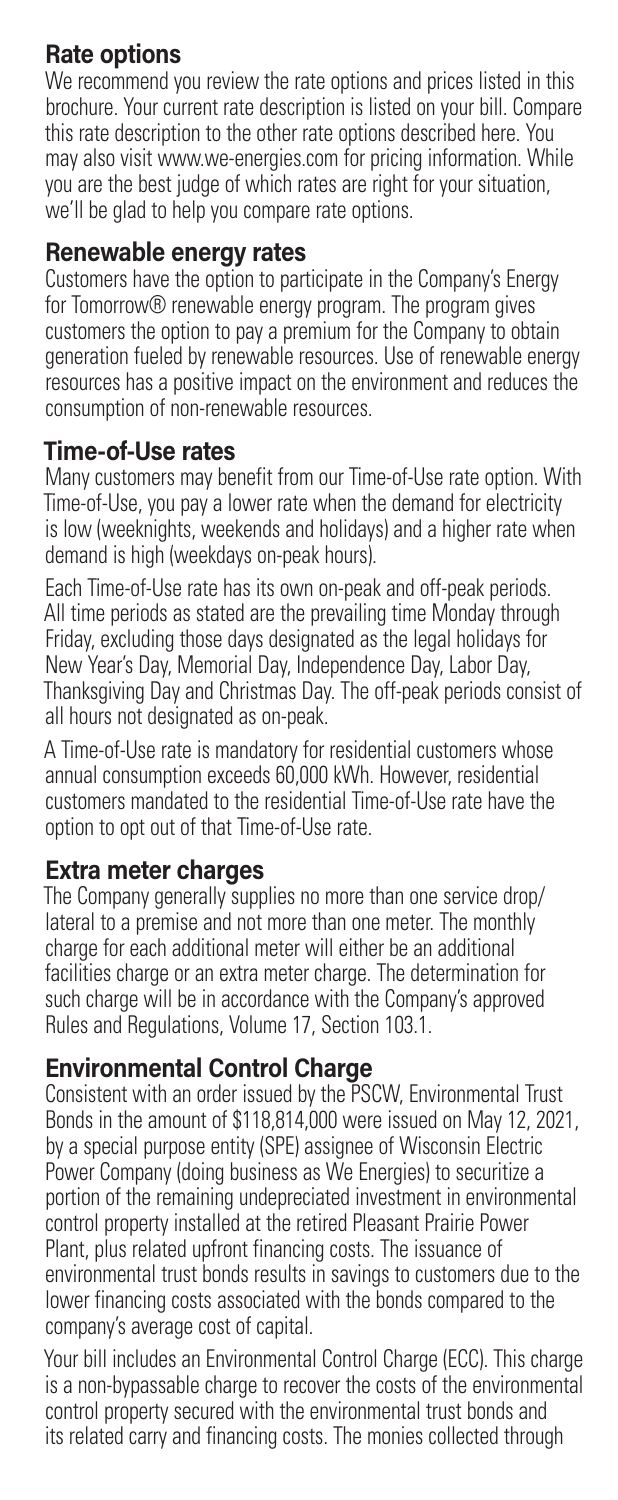the ECC are the property of the SPE; not We Energies. The ECC will remain in effect until all costs associated with the environmental trust bonds have been paid in full and shall be adjusted periodically as prescribed by PSCW order.

## **Service charges**

- All customers are subject to a late payment charge of 1% per month on all amounts past due.
- A \$15 service fee is charged for all returned checks, plus additional bank charges that may be incurred.

## **Residential and Farm (Rg1, Fg1)**

| Facilities Charge, per day:                   |  |
|-----------------------------------------------|--|
| Single-phase/Three-phase service \$.52602     |  |
|                                               |  |
| Energy Charge, per kWh\$.13724                |  |
| Fuel Cost Adjustment, per kWh\$.00764         |  |
| Environmental Control Charge, per kWh\$.00064 |  |

## **Residential • Time-of-Use (Rg2)**

## **Time-of-Use rates for farm customers**

Time-of-Use Rates are available to farm customers. If both the residential and commercial portions of the farm customer's service are served through one meter the farm customer may take service under the General Secondary Time-of-Use Rate but not the Residential Time-of-Use Rate.

## **Whole-House EV program (WHEV-R)**

Available to customers taking service under rate schedule Rg-2 to provide electric vehicle charging equipment to service electric vehicles. Customers may choose to have the electric vehicle charging equipment installed and provided by the Company through its Bundled Service option or customers may choose to pay the Company for the installed cost of the charging equipment prior to beginning service through its Pre-Paid Service option. Electric vehicle charging will be charged with the customer's home energy usage which will both be billed under the same rate schedule, plus the customer will pay the rate below based on the service option the customer selects.

Fixed Service and Administration Charge, per Month: Bundled Service \$14.00 or Pre-Paid Service \$5.00

## **Charger-Only EV program (COEV-R)**

Available to customers taking service under rate schedules Rg-1 or Fg-1 to provide electric vehicle charging equipment to service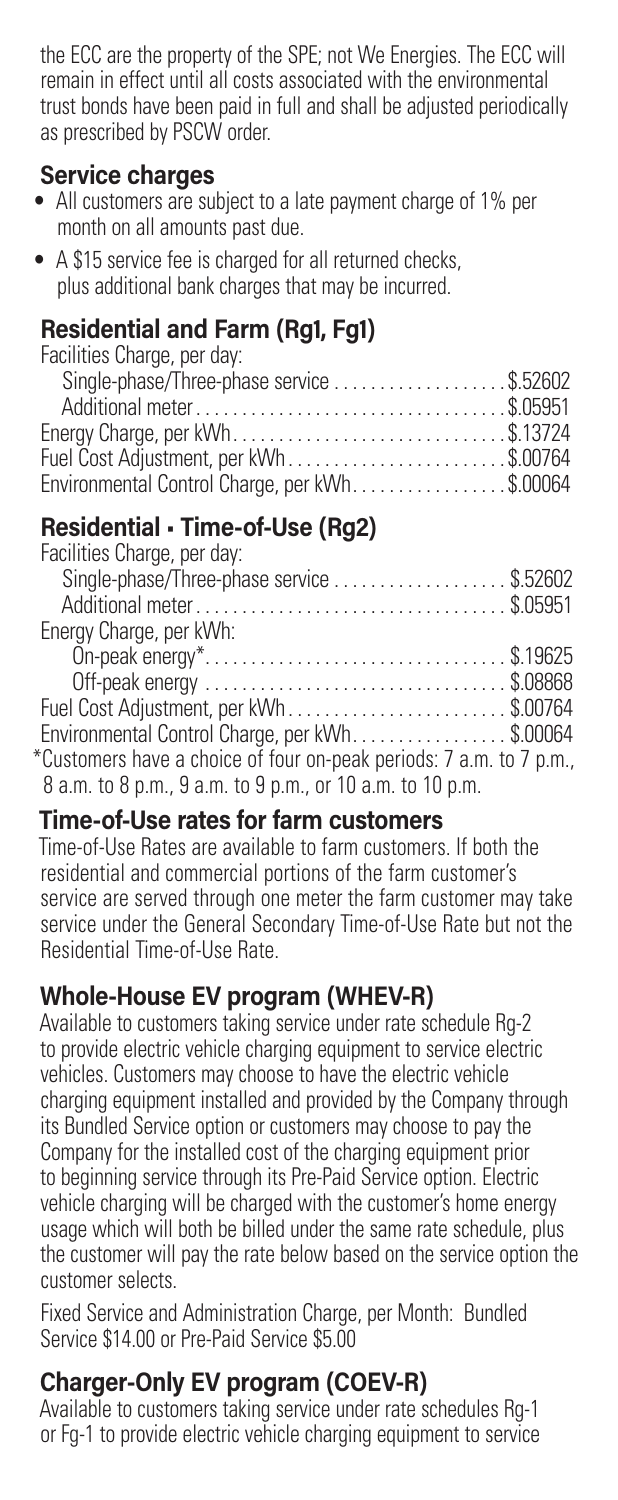electric vehicle loads. Customers may choose to have the electric vehicle charging equipment installed and provided by the Company through its Bundled Service option or customers may choose to pay the Company for the installed cost of the charging equipment prior to beginning service through its Pre-Paid Service option. Home energy usage will be billed based on rate schedules Rg-1 or Fg-1 and the electric vehicle charging will be charged based on the rates below.

Fixed Service and Administration Charge, per Month: Bundled Service \$18.00 or Pre-Paid Service \$9.00

| Energy Charge, per kWh: | June-Sept. | Oct.-May  |
|-------------------------|------------|-----------|
| On-peak                 | \$0.26357  | \$0.15140 |
| Intermediate-peak       | \$0.15140  | \$0.15140 |
| Off-peak                | \$0.06634  | \$0.06634 |

Subject to adjustment for cost of fuel consistent with the rate schedule under which the customer is served for their home energy usage.

Customers served on COEV-R will have the following on-, intermediate-, and off-peak periods:

|                                                             | <b>Starting time</b>        | <b>Ending Time</b>           | <b>Ending Time</b>               |
|-------------------------------------------------------------|-----------------------------|------------------------------|----------------------------------|
| On-peak                                                     | 12 p.m.                     | 8 p.m.                       | Mon.-Fri.,<br>excluding holidays |
| Intermediate-peak<br>Intermediate-peak<br>Intermediate-peak | 8 a.m.<br>8 p.m.<br>12 p.m. | 12 p.m.<br>12 a.m.<br>8 p.m. | All days<br>All days<br>Sat-Sun. |
| Off-peak                                                    | 12 a.m.                     | 8 a.m.                       | and holidays<br>All days         |

## **General Secondary (Cg1)**

| Less than 329 kWh per day                       |  |
|-------------------------------------------------|--|
| Facilities Charge, per day:                     |  |
| Single-phase/Three-phase service \$.52602       |  |
|                                                 |  |
| Energy Charge, per kWh\$.13214                  |  |
| Fuel Cost Adjustment, per kWh\$.00764           |  |
| Environmental Control Charge, per kWh. \$.00058 |  |
|                                                 |  |

## **General Secondary • Time-of-Use (Cg6)**

| Less than 329 kWh per day                     |  |
|-----------------------------------------------|--|
| Facilities Charge, per day:                   |  |
| Single-phase/Three-phase service \$.52602     |  |
| Additional meter\$.05951                      |  |
| Energy Charge, per kWh:                       |  |
| On-peak energy*\$.19814                       |  |
|                                               |  |
| Fuel Cost Adjustment, per kWh\$.00764         |  |
| Environmental Control Charge, per kWh\$.00058 |  |
| *The on-peak period is 9 a.m. to 9 p.m.       |  |
|                                               |  |

#### **General Secondary • Demand Time-of-Use (Cg2)**

329 kWh per day for the month for any three months in a 12-month period.

| Facilities Charge, per day\$1.32000 |  |
|-------------------------------------|--|
| Additional Meter, per day\$.18542   |  |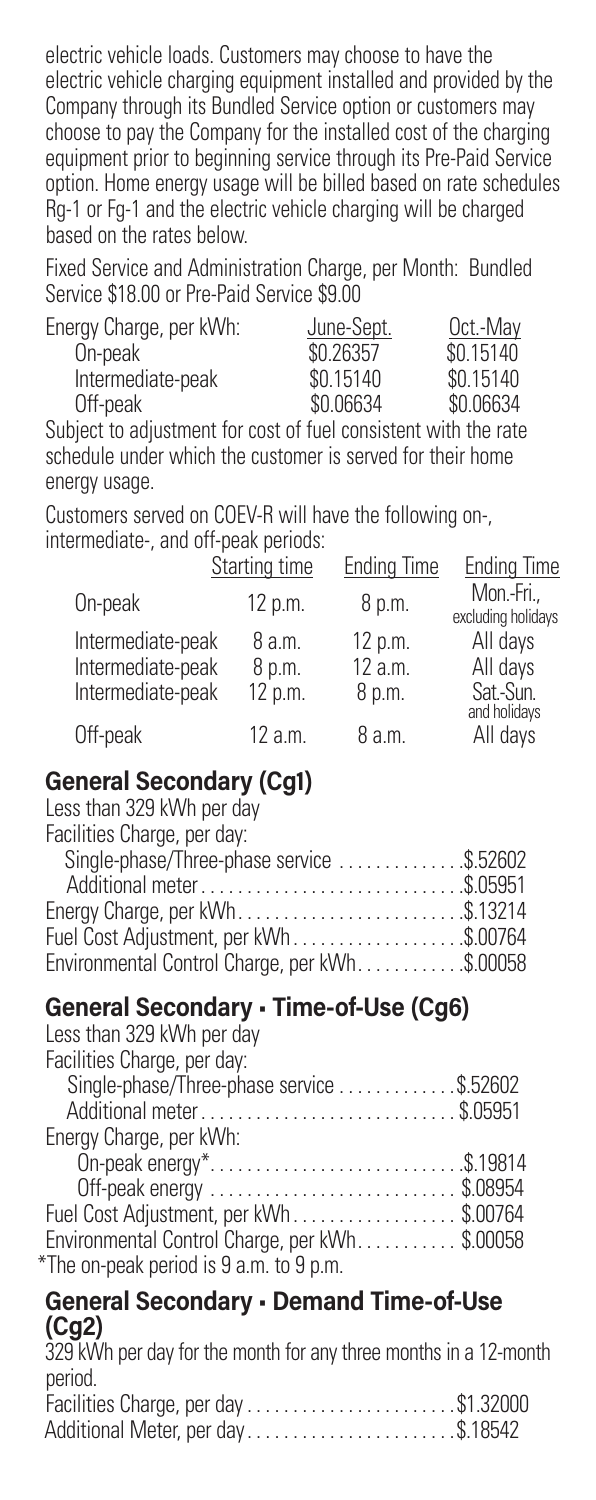| Energy Charge, per kWh:                       |  |
|-----------------------------------------------|--|
| On-peak energy*\$.11152                       |  |
|                                               |  |
| Demand Charge, per kW:                        |  |
| On-peak demand*\$6.860                        |  |
| Customer demand  \$2.00                       |  |
| Fuel Cost Adjustment, per kWh\$.00764         |  |
| Environmental Control Charge, per kWh\$.00058 |  |
| *The on-peak period is 9 a.m. to 9 p.m.       |  |

For monthly on-peak hours of use less than 100, the monthly demand charge of \$6.860 per kW will be reduced by \$.04230 times the difference between 100 and the monthly on-peak hours of use. Monthly on-peak hours of use is the on-peak energy usage divided by the measured on-peak demand.

Monthly Minimum Charges: The Facilities Charge plus the Meter Charge plus On-Peak Demand Charge plus the Customer Demand Charge. For customers who received an embedded credit, the charge for the minimum on-peak demand shall be established by contract.

This rate is mandatory after a customer's energy consumption is equal to or greater than 329 kWh per day for the month for any three months out of the past twelve month period. For Cg1 and Cg6 customers who qualify to be mandated to the Cg2 rate, if their off-peak energy consumption is on average 80% or greater of their total energy consumption for the most recent twelve month period, that customer has the option to be served under either Cg2 or Cg6.

#### **General Secondary • Demand Time-of-Use (Cg3)**

| 986 kWh per day for the month for any three months in a |
|---------------------------------------------------------|
| 12-month period.                                        |
| Facilities Charge, per day \$2.00000                    |
| Additional Meter, per day\$.20000                       |
| Energy Charge, per kWh:                                 |
| On-peak energy*\$.07135                                 |
|                                                         |
| Demand Charge, per kW:                                  |
| On-peak demand*\$15.184                                 |
| Customer demand \$2.55                                  |
| Fuel Cost Adjustment, per kWh\$.00764                   |
| Environmental Control Charge, per kWh\$.00058           |
| The on-peak period is 9 a.m. to 9 p.m.                  |
|                                                         |

On-Peak Demand Adjustment: For monthly on-peak hours of use less than 100, the monthly on-peak demand charge of \$15.184 per kW will be reduced by \$.09132 times the difference between 100 and the monthly on-peak hours of use. Monthly on-peak hours of use is the on-peak energy usage divided by the measured on-peak demand.

Monthly Minimum Charges: The Facilities Charge plus the Meter Charge plus On-Peak Demand Charge plus the Customer Demand Charge. For customers who received an embedded credit, the charge for the minimum on-peak demand shall be established by contract.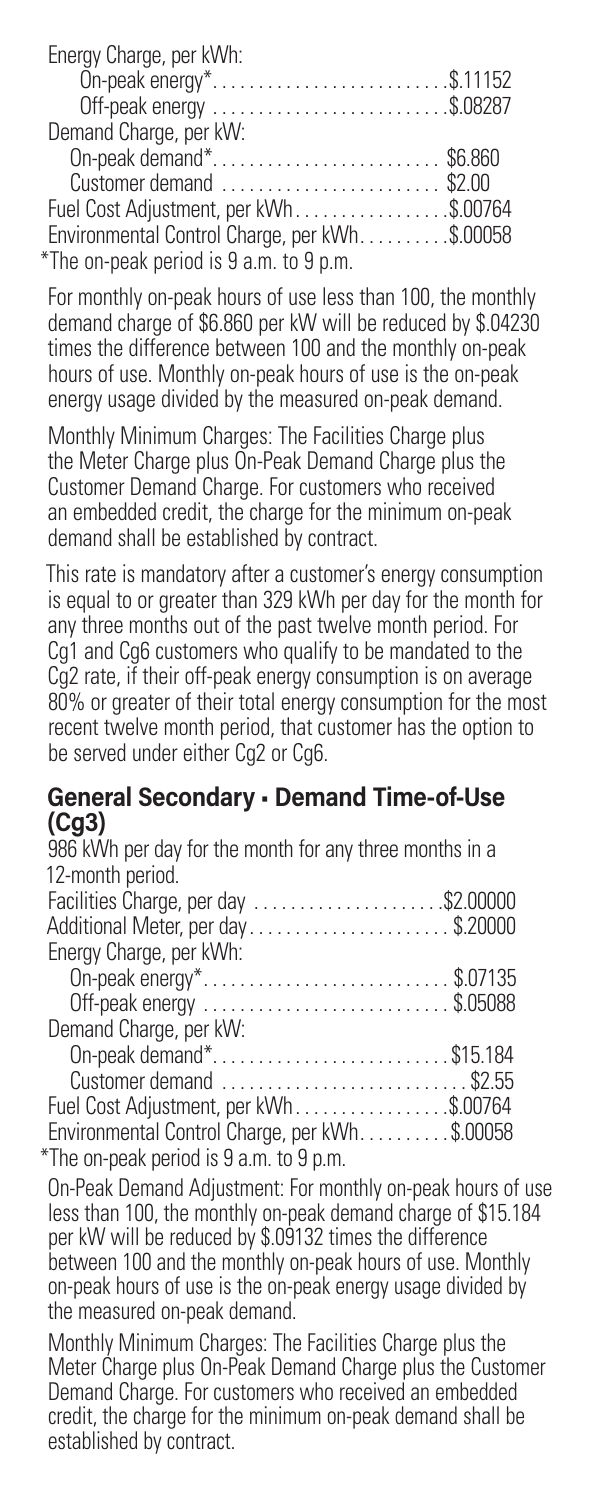This rate is mandatory after a customer's energy consumption is equal to or greater than 986 kWh per day for the month for any three months out of the past 12-month period.

## **General Secondary • Curtailable (Cg3C)**

THIS RATE CLOSED TO NEW ACCOUNTS. Available to customers who would otherwise qualify for General Secondary Cq3 Timeof-Use rate with a minimum of 100 kW of curtailable load. Customers must enter into a contract that specifies a firm demand level to receive this rate.

Facilities Charge, per day . . . . . . . . . . . . . . . . . . . . . . . \$3.85000 Environmental Control Charge, per kWh . . . . . . . . . . . . \$.00058

The Additional Meter Charge, On- and Off-Peak Energy Charges, On-Peak Demand Charge, Customer Demand Charge, Fuel Cost Adjustment, On-Peak Demand Adjustment and Monthly Minimum Charges are listed under the General Secondary Demand Time-of-Use (Cg3) section.

The customer shall receive a curtailable service credit of \$.02080 per kWh for on-peak curtailable energy. The curtailable service credit is determined by the following formula: (A x B) x C <u>D</u>

- $A = \text{credit per kWh}$
- $B =$  on-peak curtailable energy
- $C =$  on-peak hours in billing period
- $D =$  on-peak hours in the billing period minus the actual hours of capacity curtailment in the billing period

## **General Secondary Seasonal Curtailable (Cg3S)**

THIS RATE CLOSED TO NEW ACCOUNTS. Available to customers who would otherwise qualify for General Secondary Cg3 Timeof-Use rate, with a minimum of 100 kW of curtailable demand. Customers served under this rate must enter into a contract before the curtailment season begins that specifies a contract firm demand level.

| Facilities Charge, per day \$3.85000            |  |
|-------------------------------------------------|--|
| Environmental Control Charge, per kWh. \$.00058 |  |

The Additional Meter Charge, On- and Off-Peak Energy Charges, On-Peak Demand Charge, Customer Demand Charge, Fuel Cost Adjustment, On-Peak Demand Adjustment and Monthly Minimum Charges are listed under the General Secondary Demand Time-of-Use (Ca3) section.

Curtailable Service Credits (Available April 1 through Sept. 30) The customer shall receive a credit of \$2.00 per kW for all curtailable demand during a billing period.

## **Renewable Energy Rates**

## **Experimental Renewable Energy Rider (ERER1)**

This program is available to customers taking service under rate schedules Rg1, Rg2, Fg1, Cg1, and Cg6 who pay a premium on their usage for the Company to obtain energy from generating sources that are fueled by renewable resources for 25%, 50% or 100% of their usage. In addition to the charges and credits of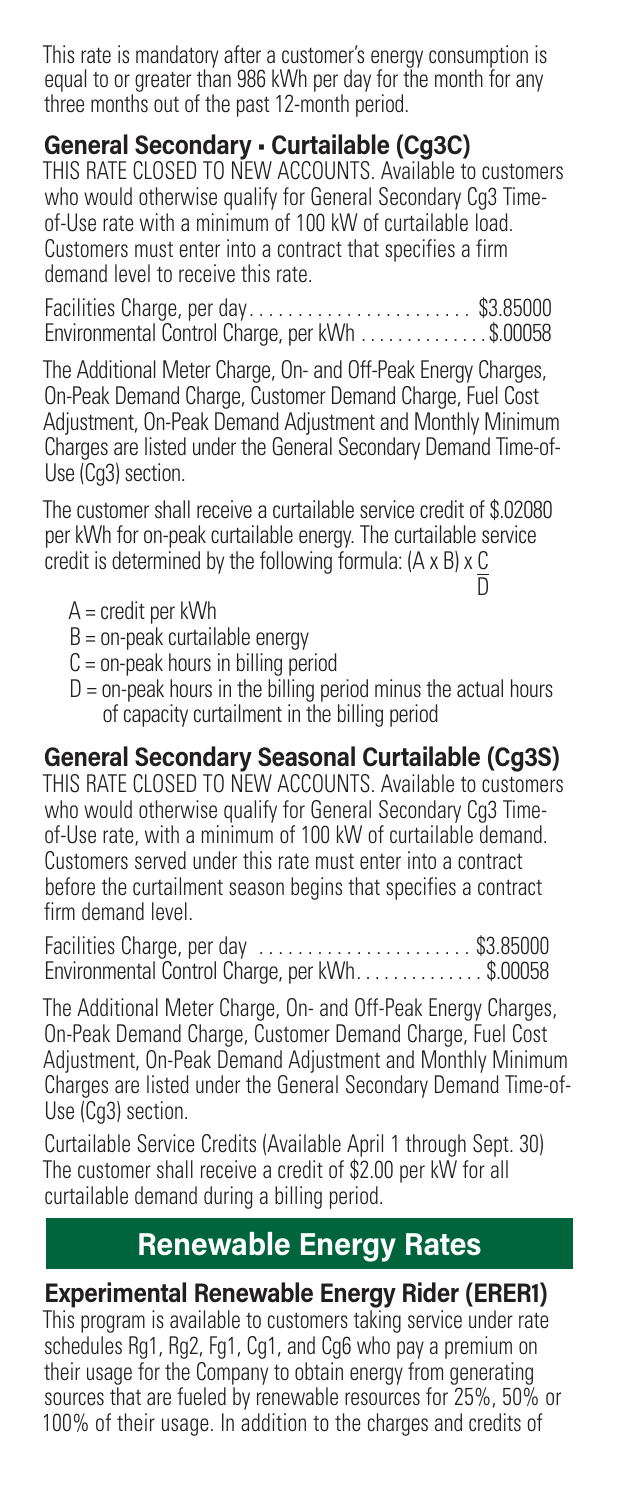the rate schedule under which the customer is served, there will be an adder per kWh as follows:

| 25% participation level  | \$.00502 per kWh |
|--------------------------|------------------|
| 50% participation level  | \$.01004 per kWh |
| 100% participation level | \$.02007 per kWh |

The Fuel Cost Adjustment of the rate schedule under which the customer is served is applicable and will be prorated depending on selected participation level.

The Environmental Control Charge of the rate schedule under which the customer is served is applicable and will not be prorated depending on selected participation level.

**Experimental Renewable Energy Rider (ERER2)** This program is available to customers taking service under rate schedules Cg2, Cg3, Cg3S, Cg3C, Cp3, Cp3S, CPFN, Cp1, Ms1, Ms2, St1 and St2 who nominate to pay a premium on a set block of their usage to allow for the purchase of a block of energy generated by renewable resources. In addition to the customer's charges and credits as indicated in the rate schedule under which the customer is served, there will be an adder based on the block of renewable energy purchased, applied to the lesser of the kWh consumed or the kWh nominated for renewable energy.

Blocks under 70,000 kWh per month . . . . . . \$.02007 per kWh Blocks 70,000 kWh or greater per month. . . \$.01872 per kWh The Fuel Cost Adjustment of the rate schedule under which the customer is served is applicable.

The Environmental Control Charge of the rate schedule under which the customer is served is applicable.

## **Experimental Renewable Energy Rider (ERER3)**

This program is available to customers taking service under rate schedules Cg2, Cg3, Cg3S, Cg3C, Cp3, Cp3S, CPFN, Cp1, Ms1, Ms2, St1 and St2 who pay a premium on their usage for the Company to obtain energy from generating sources that are fueled by renewable resources for 25%, 50% or 100% of their usage. In addition to the charges and credits of the rate schedule under which the customer is served, there will be an adder per kWh as follows:

| 25% participation level                    | \$.00502 per kWh |
|--------------------------------------------|------------------|
| $50\%$ participation level $\ldots \ldots$ | \$.01004 per kWh |
| 100% participation level                   | \$.02007 per kWh |

The Fuel Cost Adjustment of the rate schedule under which the customer is served is applicable and will be prorated depending on selected participation level.

The Environmental Control Charge of the rate schedule under which the customer is served is applicable and will not be prorated depending on selected participation level.

## **Experimental Renewable Energy Rider (ERER4)**

This program is available to customers taking service under rate schedules Cg1, Cg2, Cg3, Cg3S, Cg3C, Cp3, Cp3S, CPFN, Cg6, Cp1, Ms1, Ms2, St1 and St2 who purchase 25%, 50%, or 100% of their electricity requirements in the form of energy generated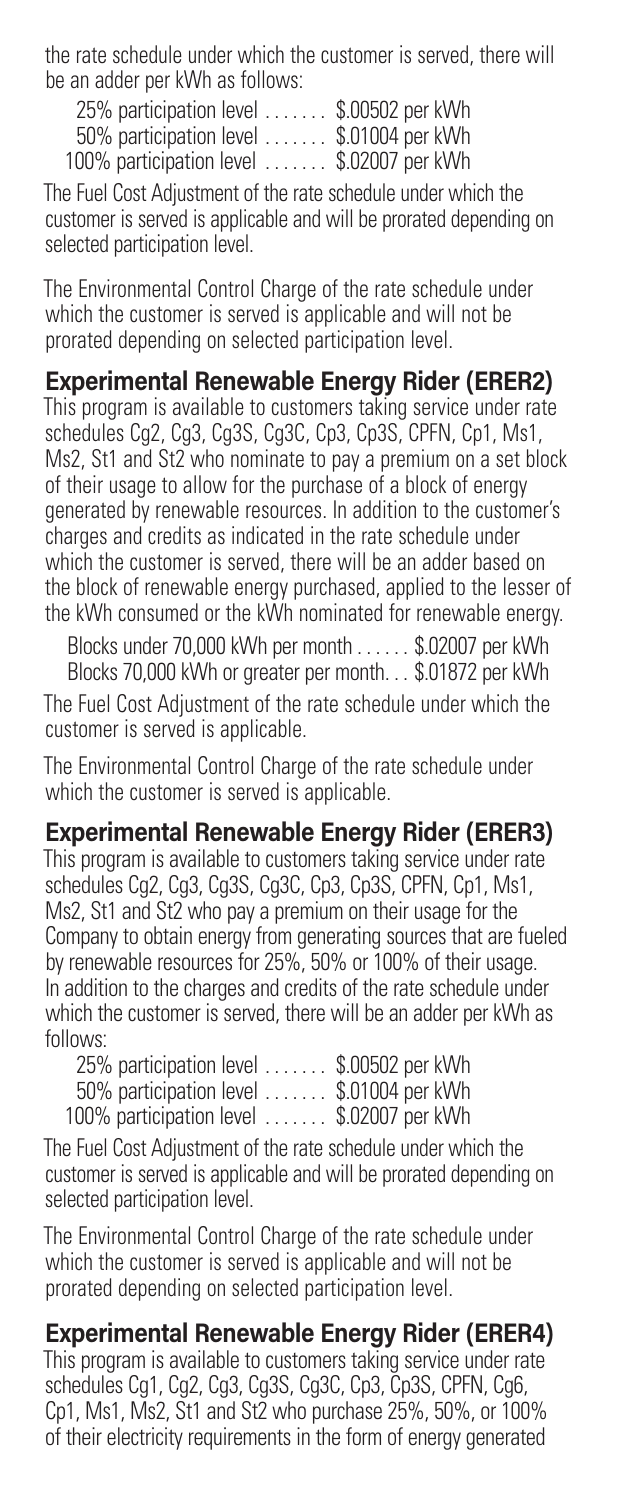by renewable resources and have multiple accounts under one corporate ownership and agree to purchase greater than or equal to 70,000 kWh per month. In addition to the charges and credits of the rate schedule under which the customer is served, there will be an adder per kWh as follows:

| 25% participation level<br>e vivial de   | \$.00468 per kWh |
|------------------------------------------|------------------|
| 50% participation level \$.00936 per kWh |                  |
| 100% participation level                 | \$.01872 per kWh |

The Fuel Cost Adjustment of the rate schedule under which the customer is served is applicable and will be prorated depending on selected participation level.

The Environmental Control Charge of the rate schedule under which the customer is served is applicable and will not be prorated depending on selected participation level.

#### **Dedicated Renewable Energy Resource Pilot Program (DRER)**

Available to customers currently taking service under one of the Company's general secondary, general primary or lighting rate schedules who wish to purchase all or a portion of their electricity requirements from dedicated renewable energy resources. There is a participation limit of 150 MWac of existing customer load and no limit if the customer's load applicable to this pilot is new to the Company's system at the time of entering in to a service agreement.

#### **Rate**

A customer taking service under this pilot will be responsible for all rates, adjustments, and credits specified in the customer's otherwise applicable rate schedule(s). This includes, but is not limited to, facilities charges; energy charges; fuel cost adjustment; on-peak and customer maximum demand charges; and minimum charges, all based on the customer's actual consumption for the billing period, at the rates under their otherwise applicable rate schedule. Additionally, a participating customer will pay the cost of the dedicated renewable energy resource, as agreed upon in the corresponding DRER service agreement, and shall receive the following bill credits associated with the energy production and capacity accreditation of each contracted dedicated renewable energy resource:

A bill credit for the renewable energy generated specifically for the customer by the dedicated renewable energy resource. Such bill credit shall be determined based on the Energy Credit Value applied to the lesser of the energy generated by the dedicated renewable energy resource for the customer or the customer's actual energy consumption, for each 60 minute interval in the billing period. Any excess generation above a customer's load for a given 60 minute interval will be provided to non-participating customers at no cost. Energy Credit Values will be based on the settled market value of the produced energy less any Midcontinent Independent System Operator ("MISO") charges established for a MISO pricing node, but in no case shall an hourly Energy Credit value be less than zero. Pricing node to be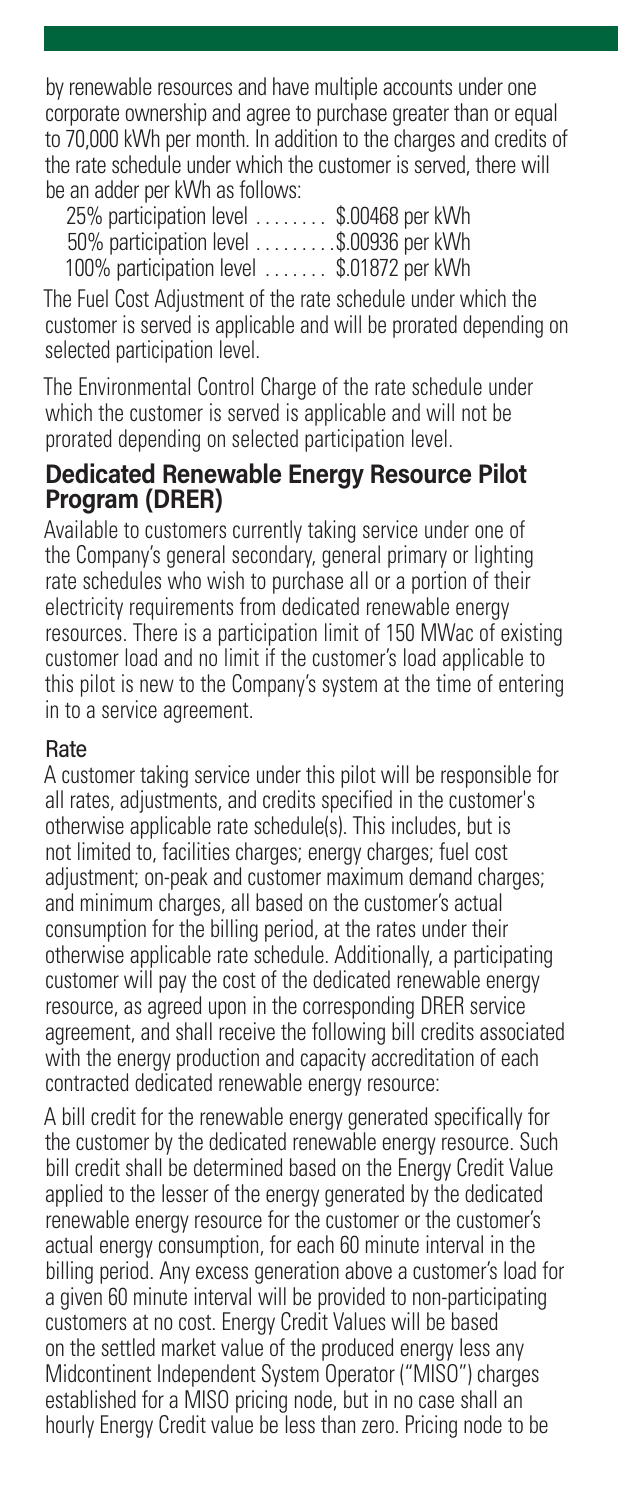determined and included in the DRER service agreement.

A bill credit based on the amount of capacity, as accredited by MISO and up to the customer's billed maximum demand, for any dedicated renewable energy resource subject to this pilot. The capacity credit will be equal to one-twelfth (1/12th) of the annual amount. The credit value will be either a long term capacity credit or a short term capacity credit determined based upon the Company's capacity need/position during the MISO Resource Adequacy Planning Year (June 1 through the following May 31) in which a dedicated renewable energy resource is expected to achieve commercial operation. The capacity credit will only be available to the extent the dedicated renewable energy resource receives accreditation from MISO and it does not exceed a customer's maximum billed demand in each billing period.

A long term capacity credit will be available to a subscribing customer to the extent that the Company has an unfilled capacity need starting in that MISO Resource Adequacy Planning Year and there are no actively participating customers on the waiting list for a long-term capacity credit. If a long term capacity credit is not available, a participating customer will be provided a shortterm capacity credit and placed on the waiting list for a long term capacity credit, on a 'first come, first served' basis. The long-term capacity credit is the MISO zone 2 cost of new entry (CONE) for the MISO Resource Adequacy Planning Year in which the DRER service agreement is executed if the DRER qualifies for a longterm capacity credit. The short-term capacity credit is the MISO zone 2 planning resource adequacy auction clearing price that is in effect on the date in which the service agreement is executed. These capacity credit definitions are subject to change.

Monthly Minimum Charges: The charges from the customer's otherwise applicable rate schedule plus any charges as defined in the DRER service agreement.

#### Renewable Energy Attributes

Participating customers will be assigned all renewable energy attributes, including Renewable Energy Credits, regardless of the amount of energy that is used to calculate the participating customer's energy credit as defined in the Rate section above.

#### **Solar Now PV System Hosting Pilot Program (SPS-EN)**

This pilot program is available to customers of the Company who desire to host a company-owned Solar PV System (defined for purposes of this pilot program as solar panels, inverter(s), cabling, mounting, trackers – if applicable - and associated controls) with up to 2.25 MWac nameplate capacity on their rooftop or ground mount site. There is a total cap of 35 MWac available for this pilot of which 10 MWac of nameplate capacity will be reserved for nonprofit customers (school district, local government, church, etc.). Participation in this pilot program will be limited to customers on a commercial or industrial rate.

#### Rate

A customer participating in this pilot program will receive a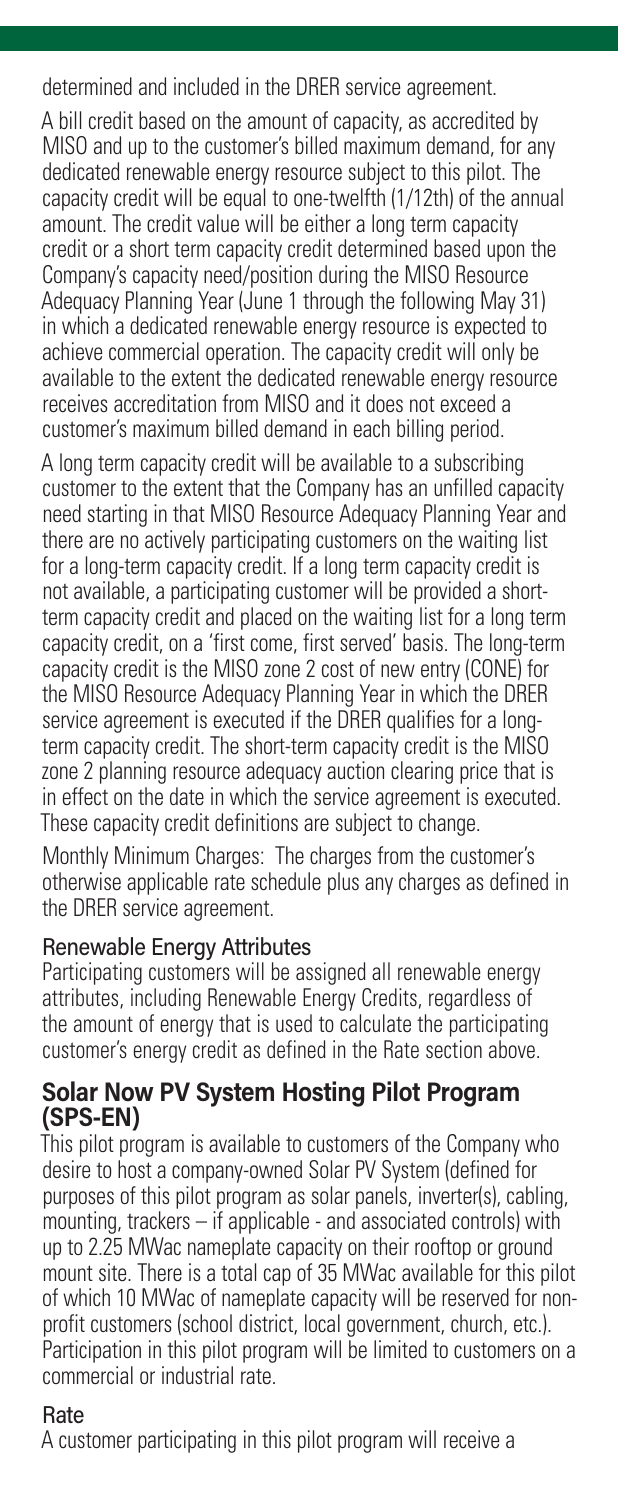monthly payment for hosting the Solar PV System. The lease payment paid by the Company to the customer shall be the value of the MISO accredited capacity of the Solar PV System multiplied by the value of capacity, as defined below, up to the customer's firm demand at the time the service agreement is entered into. The lease payment shall be paid to the customer in monthly installments equal to one twelfth (1/12th) of the annual amount.

The value of capacity for a Solar PV System will be determined at the time the service agreement between the Company and the customer is executed, as determined by MISO's then current Business Practice Manual ("BPM"), and will be fixed for the duration of the service agreement. The value of capacity is the MISO zone 2 cost of new entry (CONE) for the MISO Resource Adequacy Planning Year in which the service agreement is executed. This value of capacity definition is subject to change.

Customers entering into a service agreement under this pilot will be responsible for all rates, adjustments, and credits specified in the customer's otherwise-applicable rate schedule. This includes, but is not limited to, facilities charges; energy charges; fuel cost adjustment; on-peak and customer maximum demand charges; and minimum charges, all based on the customer's actual consumption for the billing period, at the rates under their otherwise applicable rate schedule. Nothing in this pilot program shall prevent a customer from taking service under schedules ERER-1, ERER-2, ERER-3 or ERER-4, also known as the Company's "Energy for Tomorrow" programs.

All energy generated by a Solar PV System subject to this pilot will be delivered to the Company's distribution system.

A participating customer may, at its sole discretion, elect to receive the Renewable Resource Credits as defined by Wis. Stat. § 196.198(3) ("renewable energy attributes"), generated by the Solar PV System(s) hosted by that customer. If the customer so elects, the lease payments made to the customer by the Company will be reduced by the value of the renewable energy attributes. Each month, the renewable energy attribute value will be determined by multiplying the renewable energy attribute market price at the time the service agreement is executed by the quantity of renewable energy attributes generated by the hosted Solar PV System(s) in the prior month. The renewable energy attribute value will not be adjusted during the term of the service agreement. This election must be made at the time the service agreement is executed and the participating customer's election will be binding for the term of the service agreement. If the participating customer elects not to receive the renewable energy attributes, all rights to renewable energy attributes generated by the Solar PV System(s) hosted by that customer will be retained by the Company.

## **Lighting Rates**

## **Highway Lighting (Ms1)**

Rate: The General Secondary Rate (Cg1) applies.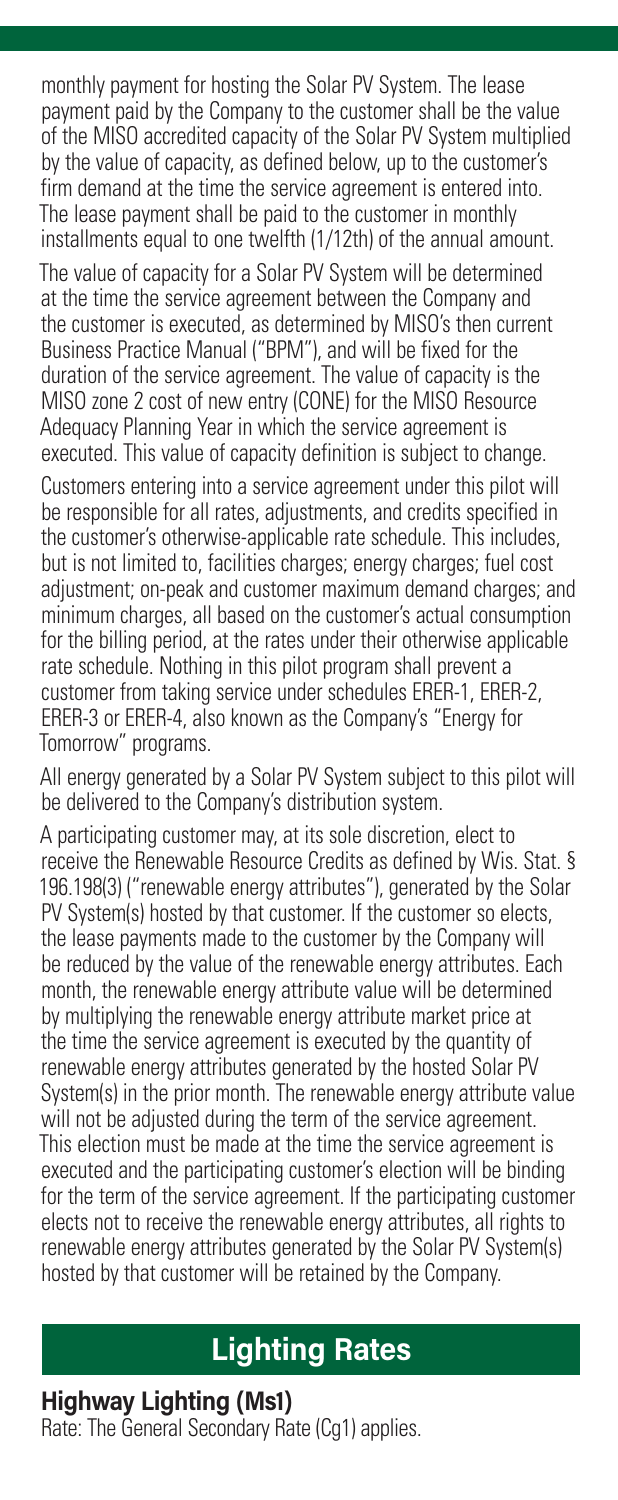Fuel Cost Adjustment, per kWh . . . . . . . . . . . . . . . . . . . . . . . \$.00764 Environmental Control Charge, per kWh...............\$.00058 Flashing Lights:

25 watts or less . . . . . . . . . . . . . . . . . . . . . . . . . \$3.06 per flasher Greater than 25 watts (up to & including 75 watts) . . \$3.13 per flasher

Greater than 75 watts (up to & including 150 watts) . \$5.02 per flasher

Greater than 150 watts . . . . . . . . . General Secondary Rate Cg1

## **Standard Area Lighting (Gl1)**

THIS RATE CLOSED TO NEW CUSTOMERS AND NEW INSTALLATIONS

|             | Monthly charge per lamp |            |              |              |  |
|-------------|-------------------------|------------|--------------|--------------|--|
|             | Sodium                  | Sodium     | Metal halide | Metal halide |  |
| Lamp size   | standard                | flood      | standard     | flood        |  |
| 50-watt     | \$9.99**                | ⋇          | ⋇            | $\ast$       |  |
| 70-watt     | \$11.57                 | $$13.10**$ | ⋇            | $\ast$       |  |
| 100-watt    | \$13.46                 | \$14.94    | $\ast$       | $\ast$       |  |
| 150-watt    | \$15.67                 | $$17.19**$ | ⋇            | $\ast$       |  |
| 175-watt    | ⋇                       | ∗          | \$25.02      | \$26.32**    |  |
| 200-watt    | \$18.26                 | \$19.67    | ⋇            | ⋇            |  |
| 250-watt    | \$20.73                 | \$22.06**  | \$26.28      | \$27.72      |  |
| 400-watt    | \$27.56                 | \$28.73    | \$30.42      | \$31.67      |  |
| 1000-watt** | $*$                     | ∗          | ⋇            | \$60.34**    |  |

\*Service not provided.

\*\*This rate is closed to new installations.

Fuel Cost Adjustment, per kWh . . . . . . . . . . . . . . . . . . . . . . \$.00764 Environmental Control Charge, per kWh. . . . . . . . . . . . . . \$.00040

There is an additional monthly charge of \$2.80 for each additional pole and \$2.73 for each additional span of circuit installed to serve a lighting unit.

The Company will no longer install new or additional poles under this rate. Installations which require new poles shall be served under the Ms4 rate.

#### **Standard Sodium and Metal Halide Street Lighting (Ms3)**

THIS RATE CLOSED TO NEW CUSTOMERS AND NEW INSTALLATIONS.

| Lamp size                                     | Monthly charge per lamp |
|-----------------------------------------------|-------------------------|
|                                               |                         |
|                                               |                         |
|                                               |                         |
|                                               |                         |
| 175-wattMetal halide \$25.04                  |                         |
|                                               |                         |
|                                               |                         |
|                                               |                         |
|                                               |                         |
| 400-watt Metal halide \$30.44                 |                         |
| Fuel Cost Adjustment, per kWh\$.00764         |                         |
| Environmental Control Charge, per kWh\$.00040 |                         |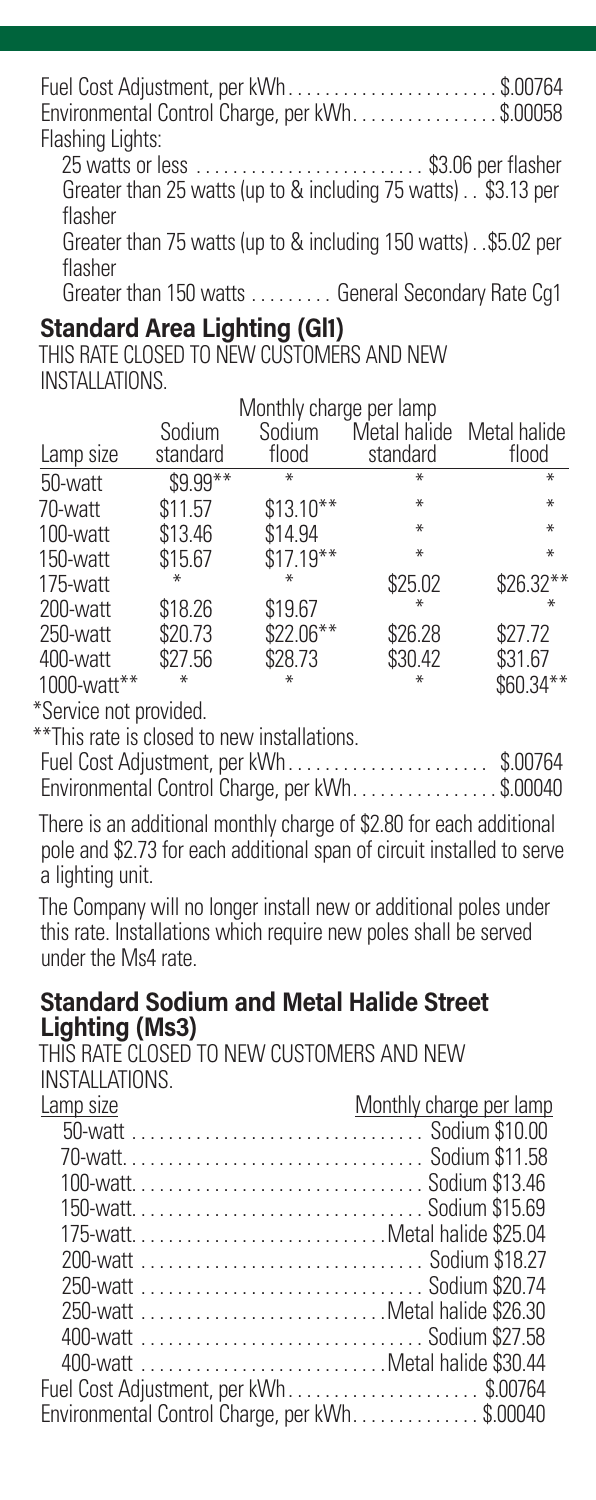### **Non-Standard Street and Area Lighting (Ms4)**

THIS RATE CLOSED TO NEW CUSTOMERS AND NEW INSTALLATIONS

| Lamp size                                       | Monthly charge per lamp |
|-------------------------------------------------|-------------------------|
|                                                 |                         |
|                                                 |                         |
|                                                 |                         |
|                                                 |                         |
|                                                 |                         |
|                                                 |                         |
|                                                 |                         |
|                                                 |                         |
|                                                 |                         |
| **This rate closed to new installations         |                         |
| Fuel Cost Adjustment, per kWh\$.00764           |                         |
| Environmental Control Charge, per kWh. \$.00040 |                         |
|                                                 |                         |

These rates do not include the facilities charge. The facilities charge can be paid in one of two ways:

- Option A: A monthly payment of 1.9% of the estimated installed cost of the lighting and related facilities.
- Option B: A one-time charge equal to the estimated installed cost of the lighting and related facilities, payable prior to installation of facilities, plus a monthly charge equal to 0.5% of the estimated installed cost of the facilities.

## **Alley Lighting (AL1)**

| THIS RATE CLOSED TO NEW CUSTOMERS.            |                         |
|-----------------------------------------------|-------------------------|
| Lamp size and type:                           | Monthly charge per lamp |
| $0-10$ watt $ FD $                            |                         |
| \$227                                         |                         |
|                                               |                         |
|                                               |                         |
|                                               |                         |
|                                               |                         |
|                                               |                         |
|                                               |                         |
|                                               |                         |
|                                               |                         |
| Fuel Cost Adjustment, per kWh\$.00764         |                         |
| Environmental Control Charge, per kWh\$.00040 |                         |
| <b>Incandescent Street Lighting (Ms2)</b>     |                         |
|                                               |                         |

| Energy Charge, per kWh\$.12714                |  |
|-----------------------------------------------|--|
| Fuel Cost Adjustment, per kWh\$.00764         |  |
| Environmental Control Charge, per kWh\$.00040 |  |
| The annual minimum charge is \$150.           |  |

#### **Time-of-Use Street Lighting (Cg6)**

The Facilities Charge, Energy Charges, Fuel Cost Adjustment and Environmental Control Charge are listed in the General Secondary Time-of-Use (Cg6) section.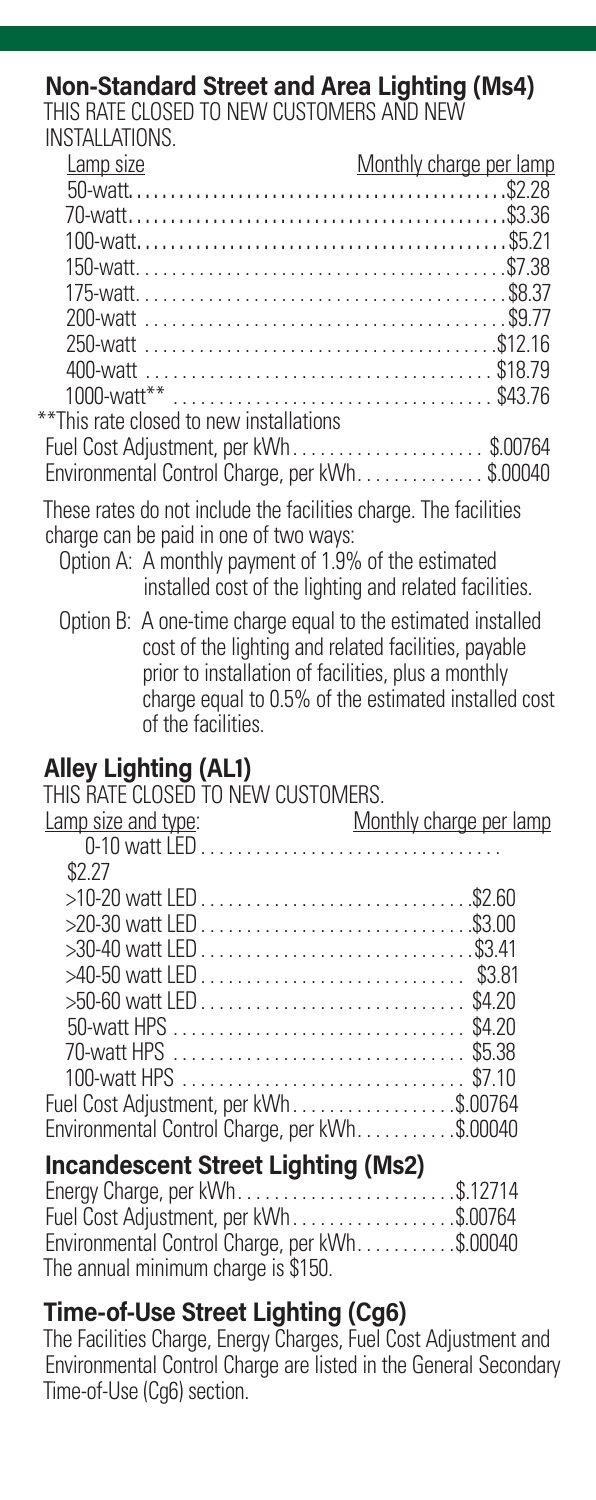#### **General Secondary Optional Time-of-Use Street Lighting (St1)**

| Facilities Charge, per day:                   |  |
|-----------------------------------------------|--|
| Single-phase/Three-phase\$.52602              |  |
| Additional meter\$.05951                      |  |
| Energy Charge, per kWh:                       |  |
| On-peak energy* \$.29104                      |  |
| Off-peak energy \$.05099                      |  |
| Fuel Cost Adjustment, per kWh \$.00764        |  |
| Environmental Control Charge, per kWh\$.00040 |  |
| *The on-peak period is 7 a.m. to 9 p.m.       |  |

#### **General Secondary Optional 12-Hour Time-of-Use Street Lighting (St2)**

| Facilities Charge, per day:                   |  |
|-----------------------------------------------|--|
| Single-phase/Three-phase\$.52602              |  |
| Additional meter\$.05951                      |  |
| Energy Charge, per kWh:                       |  |
| On-peak energy* \$.30055                      |  |
|                                               |  |
| Fuel Cost Adjustment, per kWh\$.00764         |  |
| Environmental Control Charge, per kWh\$.00040 |  |
| *The on-peak period is 6 a.m. to 6 p.m.       |  |

#### **LED Standard and Non-Standard Lighting Service (LED)**

This rate is available to all customers contracting for Standard or Non-Standard Light Emitting Diode (LED) street or area lighting service by means of existing 120 volt Company-owned and maintained Standard or Non-Standard lighting facilities. Contracting for the illumination of public roadways is limited to municipalities or other governmental units.

#### **Rate**

Each light fixture requires payment of a one-time Installation Charge, plus monthly Facilities, Source and Energy Charges which continue until facilities are permanently removed:

#### Installation and Facilities Charge - Standard Lighting **Fixture**

|                          |       |                    | Facilities charge<br>(per light fixture,<br>per month) |                                                                  | Early removal                                        |  |
|--------------------------|-------|--------------------|--------------------------------------------------------|------------------------------------------------------------------|------------------------------------------------------|--|
| Light<br>fixture<br>From | To    |                    |                                                        | After<br>initial<br>term <sup>*</sup>                            | charge<br>(x months<br>remaining in<br>initial term) |  |
| \$1                      | \$249 | \$100              | \$7.73                                                 | \$3.65                                                           | \$5.61                                               |  |
| \$250                    | \$349 | \$125              | \$8.84                                                 | \$4.22                                                           | \$6.37                                               |  |
| \$350                    | \$449 | \$150              | \$10.14                                                | \$4.87                                                           | \$7.28                                               |  |
| \$450                    | \$549 | \$175              | \$11.43                                                | \$5.52                                                           | \$8.19                                               |  |
| \$550                    | \$649 | \$200              | \$12.74                                                | \$6.17                                                           | \$9.10                                               |  |
| \$650                    | \$749 | \$225              | \$14.04                                                | \$6.82                                                           | \$10.00                                              |  |
| \$750                    | \$849 | \$250              | \$15.34                                                | \$7.47                                                           | \$10.91                                              |  |
| \$850                    | \$949 | \$275              | \$16.64                                                | \$8.12                                                           | \$11.82                                              |  |
| \$950                    |       | \$300              | \$17.94                                                | \$8.77                                                           | \$12.73                                              |  |
|                          |       | Installed cost per | light fixture range<br>\$1.049                         | Installation During<br>charge per initial<br>light fixture term* |                                                      |  |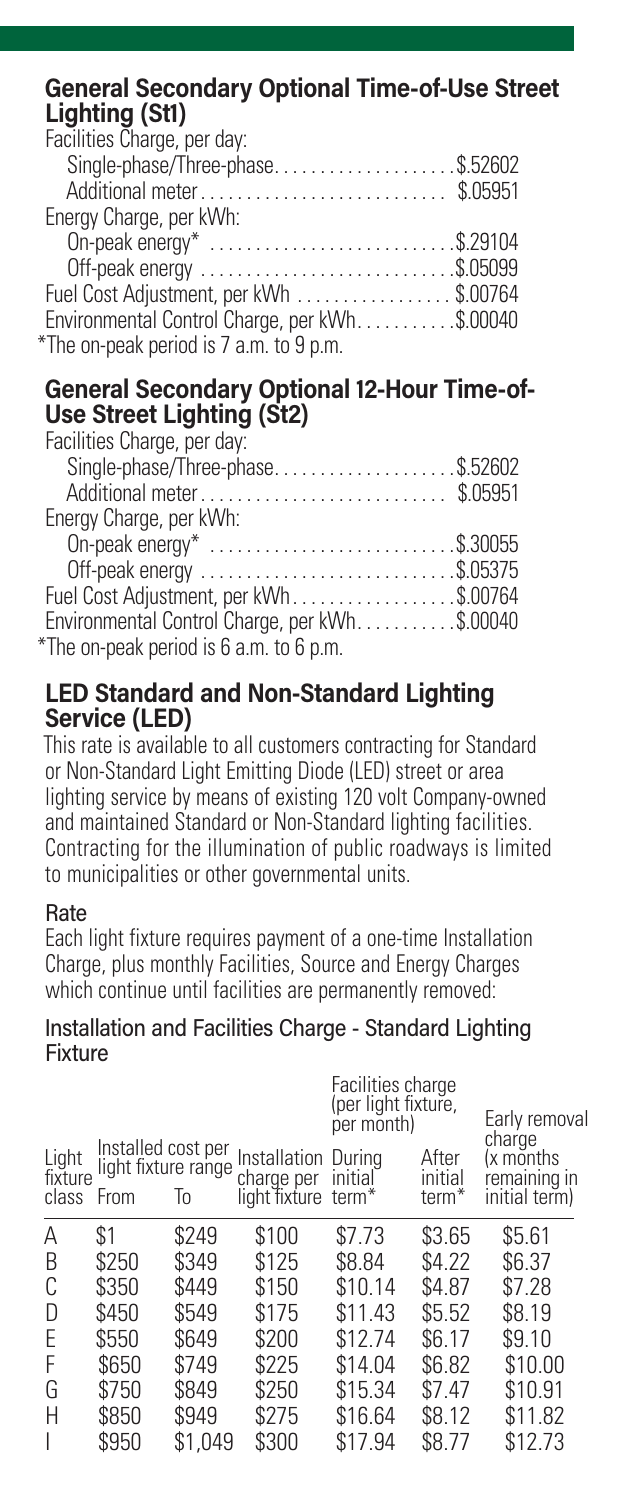#### Installation and Facilities Charge - Non-Standard Lighting **Fixture**

|                           |                                                   |         |                                                    | Facilities charge<br>(per light fixture,<br>per month) |                            | Early<br>removal                                     |
|---------------------------|---------------------------------------------------|---------|----------------------------------------------------|--------------------------------------------------------|----------------------------|------------------------------------------------------|
| Light<br>fixture<br>class | Installed cost per<br>light fixture range<br>From | To      | Installation During<br>charge per<br>light fixture | initial<br>term <sup>*</sup>                           | After<br>linitial<br>term* | charge<br>(x months<br>remaining in<br>initial term) |
| Α                         | \$1                                               | \$249   | $***$                                              | \$5.17                                                 | \$3.62                     | \$2.58                                               |
| B                         | \$250                                             | \$349   | $***$                                              | \$5.65                                                 | \$4.19                     | \$2.58                                               |
| С                         | \$350                                             | \$449   | $***$                                              | \$6.19                                                 | \$4.84                     | \$2.58                                               |
| D                         | \$450                                             | \$549   | $***$                                              | \$6.74                                                 | \$5.49                     | \$2.58                                               |
| E                         | \$550                                             | \$649   | $***$                                              | \$7.28                                                 | \$6.14                     | \$2.58                                               |
| F                         | \$650                                             | \$749   | $***$                                              | \$7.82                                                 | \$6.79                     | \$2.58                                               |
| G                         | \$750                                             | \$849   | $***$                                              | \$8.36                                                 | \$7.44                     | \$2.58                                               |
| Н                         | \$850                                             | \$949   | $***$                                              | \$8.91                                                 | \$8.09                     | \$2.58                                               |
| I                         | \$950                                             | \$1,049 | $***$                                              | \$9.45                                                 | \$8.74                     | \$2.58                                               |
| J                         | \$1,050                                           | \$1,149 | $***$                                              | \$9.99                                                 | \$9.39                     | \$2.58                                               |
| Κ                         | \$1,150                                           | \$1,249 | $***$                                              | \$10.53                                                | \$10.04                    | \$2.58                                               |
| L                         | \$1,250                                           | \$1,349 | $***$                                              | \$11.08                                                | \$10.69                    | \$2.58                                               |
| M                         | \$1,350                                           | \$1,449 | $***$                                              | \$11.62                                                | \$11.34                    | \$2.58                                               |
| N                         | \$1,450                                           | \$1,549 | $***$                                              | \$12.16                                                | \$11.99                    | \$2.58                                               |
| 0                         | \$1,550                                           | \$1,649 | $***$                                              | \$12.70                                                | \$12.64                    | \$2.58                                               |
| P                         | \$1,650                                           | \$1,749 | $***$                                              | \$13.25                                                | \$13.29                    | \$2.58                                               |
| Q                         | \$1,750                                           | \$1,849 | $***$                                              | \$13.79                                                | \$13.94                    | \$2.58                                               |
| R                         | \$1,850                                           | \$1,949 | $***$                                              | \$14.33                                                | \$14.59                    | \$2.58                                               |
| S                         | \$1,950                                           | \$2,049 | $***$                                              | \$14.87                                                | \$15.24                    | \$2.58                                               |
| T                         | \$2,050                                           | \$2,149 | $***$                                              | \$15.42                                                | \$15.89                    | \$2.58                                               |

 *\*Initial term under this rate is 84 billed months.*

 *\*\*Prior to installation of facilities, the customer shall pay the total estimated installed cost of all Non-Standard lighting related facilities.*

#### Energy Charge (per month, per light fixture)

The Company uses the kWh usage brackets below to determine the appropriate per light fixture monthly charge. To determine the kWh usage bracket for each light fixture, the Company will multiply 103% of the rated input wattage of the original light fixture and related accessory equipment by the estimated average monthly burn hours and round to the nearest whole number.

|        |           | Monthly |           | Monthly |
|--------|-----------|---------|-----------|---------|
| charge | kWh       | charge  | kWh       | charge  |
| \$0.27 | $40 - 42$ | \$3.71  | 79-81     | \$7.15  |
| \$0.53 | 43-45     | \$3.97  | 82-84     | \$7.42  |
| \$0.79 | 46-48     | \$4.24  | 85-87     | \$7.69  |
| \$1.06 | 49-51     | \$4.51  | 88-90     | \$7.95  |
| \$1.33 | 52-54     | \$4.77  | $91 - 93$ | \$8.21  |
| \$1.59 | 55-57     | \$5.03  | 94-96     | \$8.48  |
| \$1.85 | 58-60     | \$5.30  | 97-99     | \$8.75  |
| \$2.12 | 61-63     | \$5.57  | 100-102   | \$9.00  |
| \$2.39 | 64-66     | \$5.83  | 103-105   | \$9.27  |
| \$2.65 | 67-69     | \$6.09  | 106-108   | \$9.54  |
|        | Monthly   |         |           |         |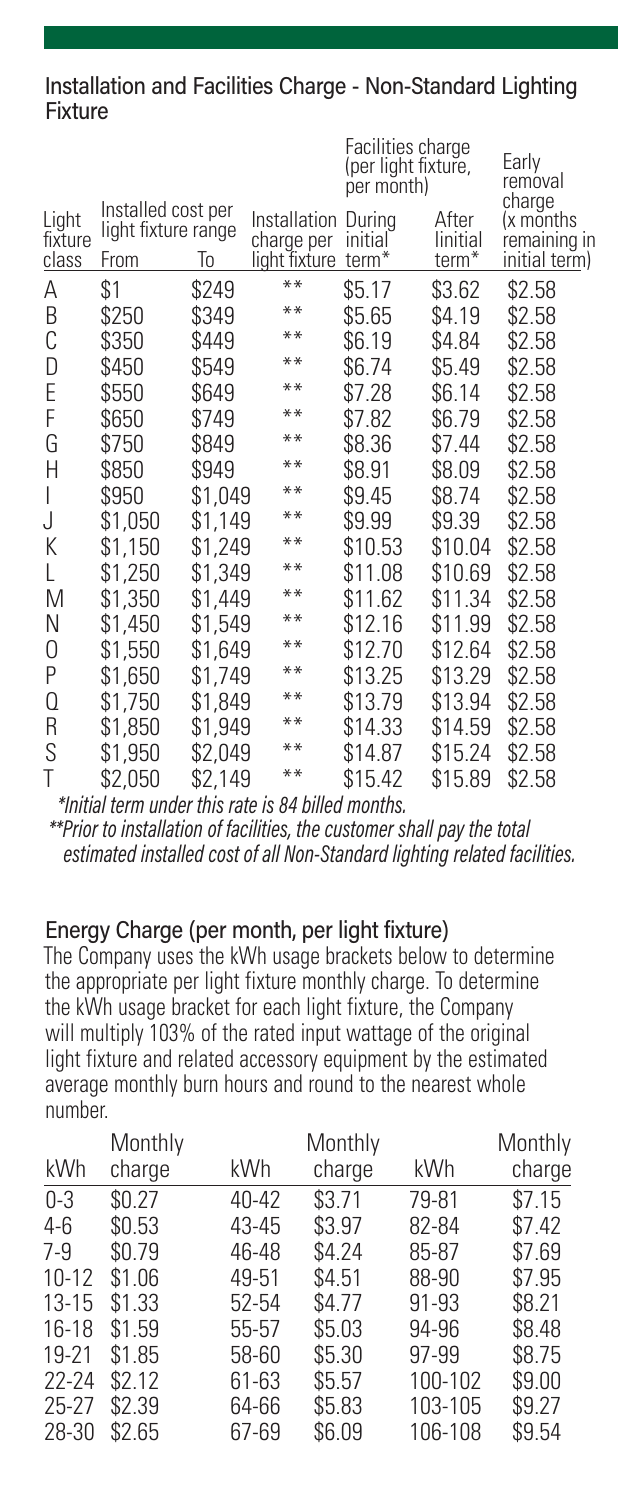| 31-33 \$2.91<br>70-72<br>34-36 \$3.18<br>73-75<br>37-39 \$3.45<br>76-78 | \$6.36<br>\$6.63<br>\$6.89 | 109-111<br>112-114<br>115-117 | \$9.81<br>\$10.07<br>\$10.33 |
|-------------------------------------------------------------------------|----------------------------|-------------------------------|------------------------------|
|-------------------------------------------------------------------------|----------------------------|-------------------------------|------------------------------|

#### Source Charge, LED

\$1.00 per month, per light fixture.

#### Cost of Fuel and Environmental Control Charge

To determine the total kWh usage subject to the adjustments below, each month, the Company will add together the maximum kWhs of each light fixture's associated usage bracket. The maximum kWhs for each bracket are shown in the Energy Charge section.

Fuel Cost Adjustment, per kWh . . . . . . . . . . . . . . . . . . . . . \$.00764 Environmental Control Charge, per kWh. . . . . . . . . . . . . . \$.00040

## **Miscellaneous Rates**

#### **Electric Vehicle Pilot program (EV-C)**

Available to customers served under rate schedules Cq1, Cq2. Cg3, Cg3S, Cg3C, Cg-6, Cp1, Cp3, Cp3S, CpFN, and Cp4 subject to availability criteria and subscription limits specified in the EV-C rate schedule.

Rate: Customer will be charged in accordance with their otherwise applicable rate schedule for all usage.

Optional Charger Service: Charging equipment may be supplied and installed either by the customer or by the Company through an Optional Charger service. Optional Charger service by the Company is available as a Bundled service option that includes a monthly charge for the installed cost of charging equipment or as a Pre-Paid service option to customers electing to pay the Company for the installed cost of charging equipment:

| Service Charger per Month per Port | Group A         | Group B | Group C |
|------------------------------------|-----------------|---------|---------|
| Bundled option - Single port       | \$27.00         | \$28.00 | \$28.00 |
| Bundled option - Dual port         | \$26.00         | \$26.00 | \$27.00 |
| Pre-pay option - Single port       | \$4.00          | \$4.00  | \$4.00  |
| Pre-pay option - Dual port         | \$2.00          | \$2.00  | \$2.00  |
|                                    | $\cdot$ $\cdot$ | .       |         |

For more details, please contact us or visit our website.

## **Municipal Defense Siren (Mg1)**

For unmetered siren service only: \$3.00 per year or any part of the year for each 2 horsepower or fraction thereof for each siren installed. For metered sirens and associated equipment: the General Secondary Rate schedule (Cg1) excluding the facilities charge applies.

Fuel Cost Adjustment, per kWh . . . . . . . . . . . . . . . . . . . . . \$.00000 Environmental Control Charge, per kWh................\$.00058

#### **Telecom Equipment Service – Small Unmetered (TE-1)**

To customers contracting for secondary electric service for one year or more that are registered Incumbent or Competitive Local Exchange Carriers (LEC) of telecom service and that require an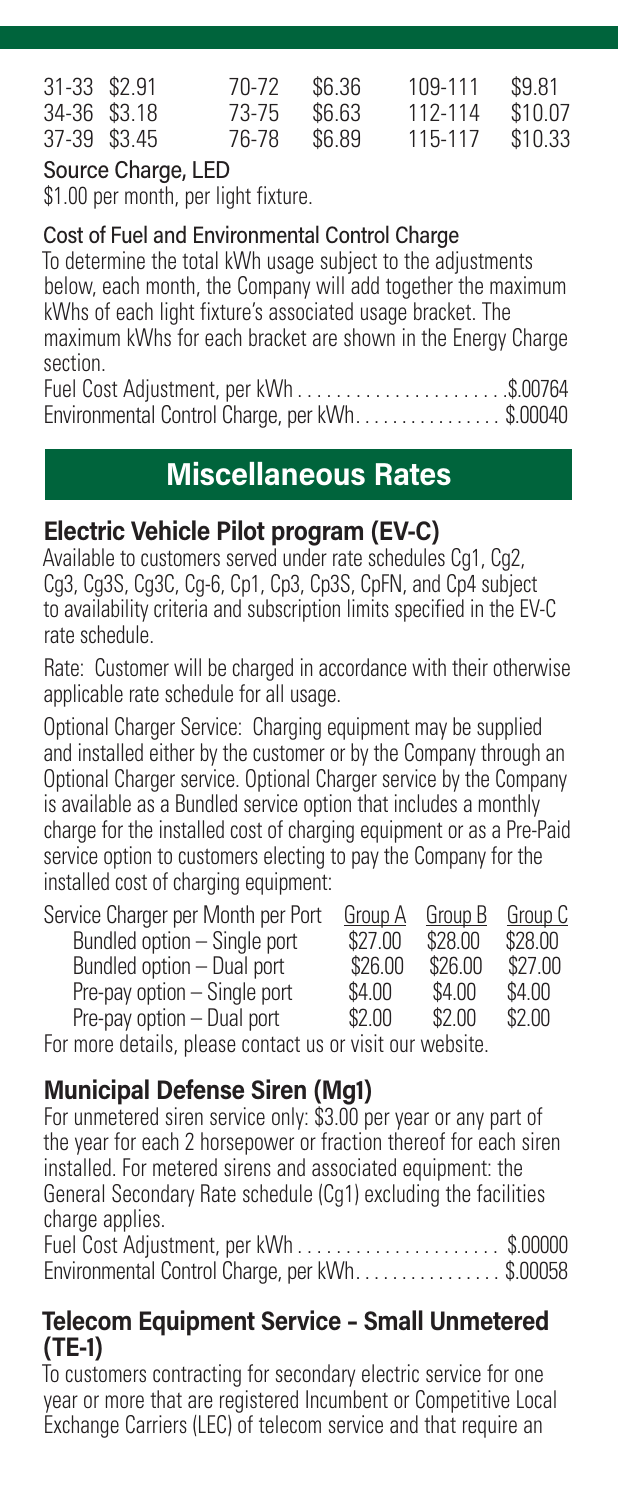electric service connection to equipment owned by the LEC, or leased from a third party.

Limited to customers where metered service is not readily available and the individual LEC-owned or leased equipment draws less power than that which can be practically or economically metered at each individual service location, as determined by the Company.

Facilities Charge, per month . . . . . . . . . . . . . . . . . . . . . . . . . \$4.25 Energy Charge . . . . The General Secondary Rate Schedule Cg1 Energy Charge, shall apply.

Environmental Control Charge, per kWh. . . . . . . . . . . . . . \$.00058

Monthly billed energy usage shall be determined by multiplying the maximum hourly energy consumption of the LEC-owned or leased equipment unit, per manufacturer's specifications and confirmed by testing performed by the Company times the number of hours in the billing month.

The minimum charge shall be the monthly billed Facilities Charge and Energy Charges.

#### **Telecom Equipment Service - Large Unmetered (TE-2)**

To customers contracting for single phase secondary electric service for one year or more that are registered Incumbent or Competitive Local Exchange Carriers (LEC) of telecom service and that require an electric service connection to equipment owned by the LEC, or leased from a third party, where total connected load does not exceed 5,000 watts per each point of connection and where usage is constant and readily calculated. Availability of service under this tariff is further limited to customers where metered service is not physically and/or economically practical as determined at the Company's sole discretion.

Facilities Charge, per day, per each point of connection: The General Secondary Rate Schedule Cg1 Single Phase Facilities Charge shall apply.

Energy Charge: The General Secondary Rate Schedule Cg1 Energy Charge shall apply.

Monthly billed energy usage shall be determined by multiplying the maximum hourly energy consumption of the device, per manufacturer's specifications and confirmed by testing performed by Company personnel, times the number of hours in the billing month.

Environmental Control Charge, per kWh . . . . . . . . . . . . . . . \$.00058 The monthly minimum charge shall be the facilities charge.

#### **Transmission Substation Service – Unmetered (TssU)**

To customers contracting for secondary transmission substation electric service for one year or more. Availability of service under this tariff is further limited to customers where metered service is not readily available and cannot be practically or economically metered at each individual service location, as determined by the Company based on current metering specifications.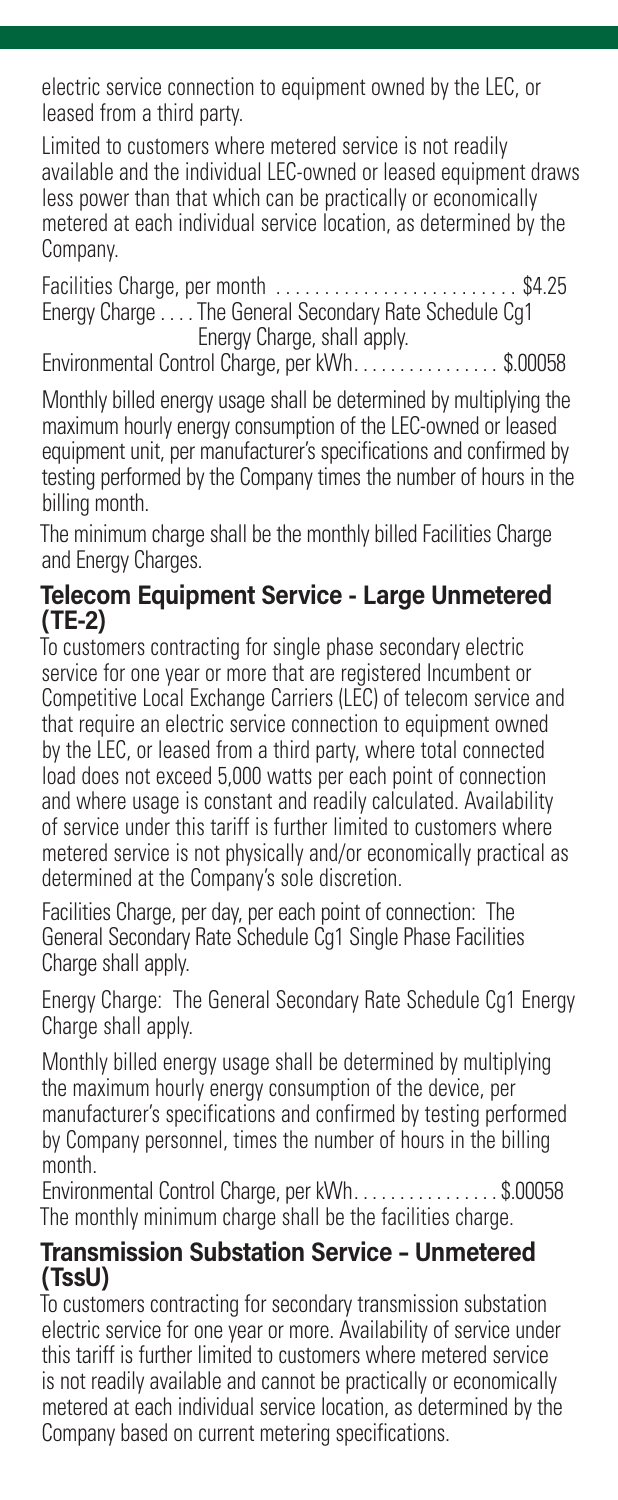|                                          | Facilities Charge, per month. The Telecom Equipment Service<br>Rate Schedule TE1 Facilities Charge<br>shall apply. |
|------------------------------------------|--------------------------------------------------------------------------------------------------------------------|
| Energy Charge The General Secondary Rate |                                                                                                                    |
|                                          | Schedule Cg 1 Energy Charge<br>shall apply.                                                                        |

Monthly billed energy usage shall be determined by multiplying the maximum hourly energy consumption of the transmission substation equipment unit, per manufacturer's specifications and confirmed by testing performed by Company personnel, times the number of hours in the billing month.

Fuel Cost Adjustment, per kWh . . . . . . . . . . . . . . . . . . . . \$.00764 Environmental Control Charge, per kWh. . . . . . . . . . . . . . \$.00058 The minimum charge shall be the billed monthly facilities and energy charges.

#### **Transmission Substation Service – Metered (TssM)**

To customers contracting for secondary transmission substation electric service for one year or more.

| Facilities Charge, including one meter The General Secondary Rate |                            |
|-------------------------------------------------------------------|----------------------------|
|                                                                   | Schedule Cg1 Facilities    |
|                                                                   | Charge shall apply.        |
| Energy Charge  The General Secondary Rate                         |                            |
|                                                                   | Schedule Cg1 Energy Charge |
|                                                                   | shall apply.               |
| Fuel Cost Adjustment, per kWh \$ 00764                            |                            |
| Environmental Control Charge, per kWh. \$.00058                   |                            |
| The monthly meter charge for each meter in excess of one shall    |                            |
| be \$.05951 per day.                                              |                            |
| The monthly minimum charge shall be the facilities charge plus    |                            |

The monthly minimum charge shall be the facilities charge plus meter charge.

## **General Primary Rates**

There are a number of rate options available for customers who are served at primary voltages (approximately 3,810 volts or higher) and own their transformer. The charges for various service levels are listed below. The on-peak periods for the primary rate schedules are 8 a.m. to 8 p.m. and 10 a.m. to 10 p.m.

For customers receiving service at primary voltages less than 138,000 volts, measured demand shall be the average rate at which energy is used for a period of 15 consecutive minutes. For customers receiving service at primary voltages equal to or greater than 138,000 volts, measured demand shall be the average rate at which energy is used for a period of 60 consecutive minutes, as measured at the top of the hour.

Customers served under rate schedules Cp1, Cp3, Cp3S and CPFN who are installing new equipment requiring on-peak testing which may cause increased billed demand during such testing may, prior to the testing, request an adjustment of billed demands. Please contact your service manager for details if you're installing new equipment.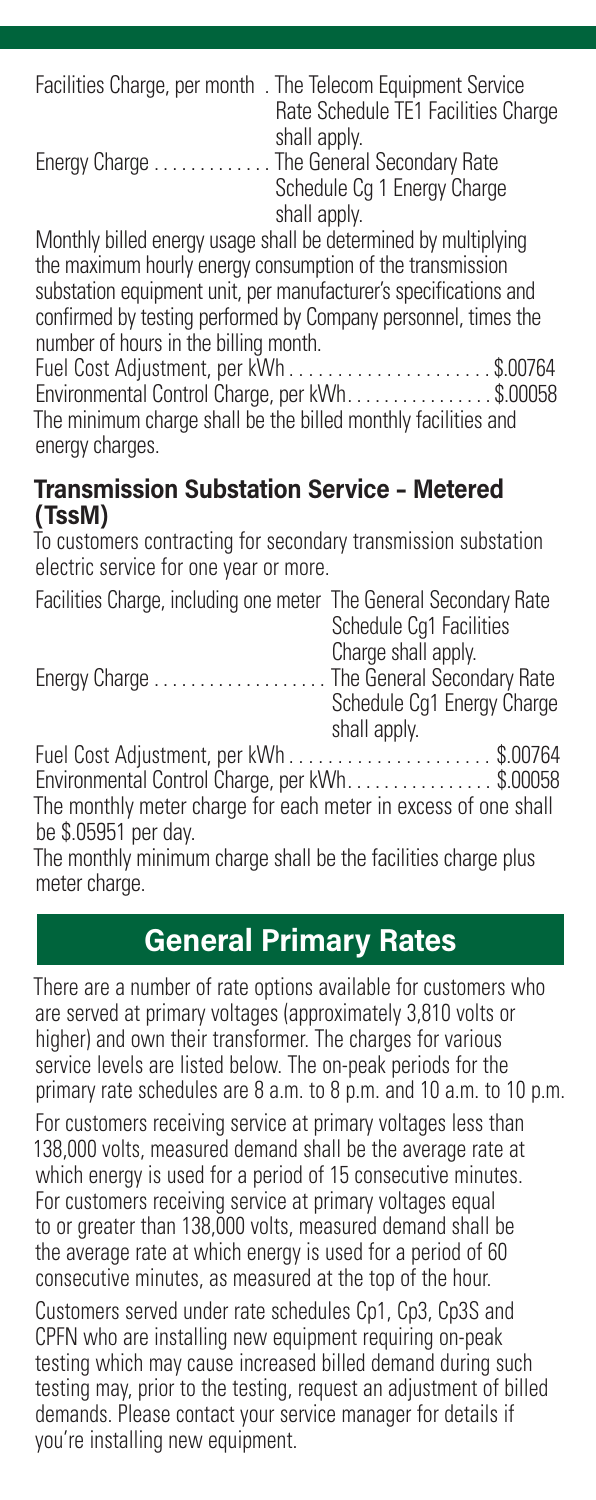**General Primary (Cp1)**<br>For Service at Primary Voltages<br>For  $\alpha$  > 12,470 and = to or >  $=$  to or  $<$  > 12,470 and 12,470 volts <138,000 volts 138,000 volts Facilities Charge, per day . . \$19.76010. . \$19.76010 . . \$19.76010 Demand Charges, per kW Summer on-peak demand . \$17.699 . . . \$17.440 . . . \$17.222 Non-summer on-peak demand \$12.733 . . . \$12.547 . . . \$12.390 Customer maximum demand . . . \$2.25 . . . . . \$2.23 . . . . . . \$0.00 Energy Charge, per kWh Summer Energy Charge On-peak energy . . . . . . . . . \$.07808 . . . \$.07687 . . . . \$.07591 Off-peak energy . . . . . . . . \$.05028 . . . . \$.04949 . . . . \$.04887 Non-summer Energy Charge On-peak energy . . . . . . . . . \$.06777 . . . \$.06672 . . . \$.06588 Off-peak energy . . . . . . . . . \$.05028 . . . . \$.04949 . . . . \$.04887 Summer Energy rates apply from June 1 through September 30. Non-summer Energy rates apply from October 1 through May 31. Fuel Cost Adjustment, per kWh, all voltages . . . . . . . . . \$.00764 Environmental Control Charge, per kW, all voltages . . . . \$.22300

Monthly Minimum Charges: The facilities charge plus the greater of the charge for 300 kW of billed on-peak demand or the minimum demand charge stated in a facilities extension agreement, plus the greater of the charge for 300 kW of customer maximum demand or the customer's maximum demand.

#### **General Primary – Combined Firm and Non-Firm (CPFN)**

THIS RATE CLOSED TO NEW ACCOUNTS. Available to General Primary customers with a minimum of 1,000 kW of interruptible load. Customers served under this rate must enter into a contract that specifies a firm service level above which all additional load, a minimum of 1,000 kW, is interruptible.

|                                                              | For Service at Primary Voltages |  |  |
|--------------------------------------------------------------|---------------------------------|--|--|
| $=$ to or $>$ 13,200 volts $=$ to or $>$                     |                                 |  |  |
| and <138,000 volts 138,000 volts                             |                                 |  |  |
| Facilities Charge, per day \$26.30137 \$26.30137             |                                 |  |  |
| Demand Charges, per kW                                       |                                 |  |  |
| Billed on-peak firm demand \$14.178  \$14.001                |                                 |  |  |
| Billed on-peak non-firm demand. \$8.818 \$8.641              |                                 |  |  |
| (minimum of 1,000 kW beyond firm load)                       |                                 |  |  |
| Customer maximum demand \$2.230  \$0.00                      |                                 |  |  |
| Firm Load Energy charge, per kWh (per contract)              |                                 |  |  |
| On-peak energy\$.07010 \$.06922                              |                                 |  |  |
| Off-peak energy \$.04949 \$.04887                            |                                 |  |  |
| Non-Firm (Interruptible) Load Energy charge, per kWh         |                                 |  |  |
| On-peak energy\$.06517 \$.06433                              |                                 |  |  |
| Off-peak energy \$.04560 \$.04506                            |                                 |  |  |
| Fuel Cost Adjustment, per kWh, all voltages \$.00764         |                                 |  |  |
| Environmental Control Charge, per kW, all voltages  \$.22300 |                                 |  |  |

Billed on-peak non-firm demand will be the on-peak demand less the billed on-peak firm demand or 80% of the highest measured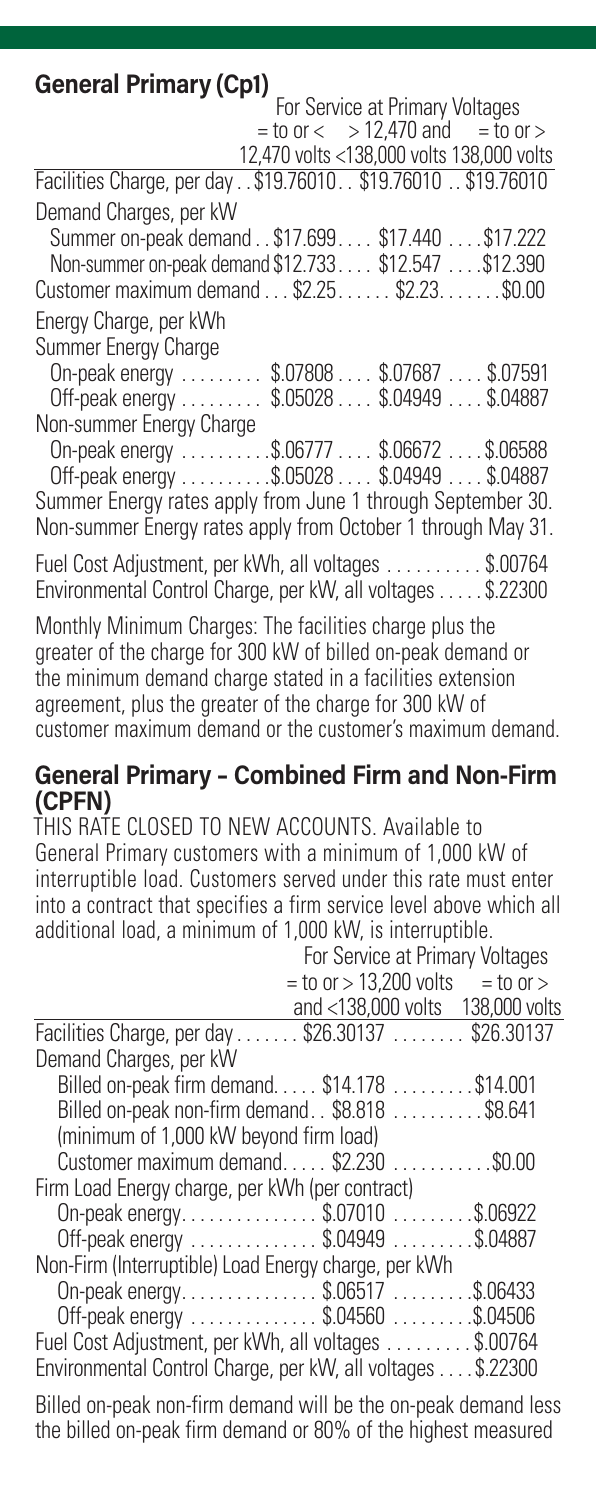off-peak non-firm demand adjusted for power factor, whichever is greater, subject to a minimum billed on-peak non-firm demand of 700 kW.

The monthly minimum charge shall be the facilities charge, plus the greater of the charge for 700 kW of customer maximum demand or the customer's maximum demand, plus the greater of either:

- i. The charge for 300 kW of billed on-peak firm demand (if the customer's firm service level is greater than 0), plus the charge for 700 kW of billed on-peak interruptible demand; or
- ii. The minimum billed on-peak firm and non-firm demand charges as stated in the facilities extension agreement.

#### **General Primary • Curtailable (Cp3)**

THIS RATE CLOSED TO NEW ACCOUNTS. Available to General Primary customers with a minimum of 500 kW of curtailable load. Customers served under this rate must enter into a contract that specifies a firm demand level.

 For Service at Primary Voltages  $=$  to or  $<$   $>$  12,470 and  $=$  to or  $>$ 12,470 volts <138,000 volts 138,000 volts

Facilities Charge, per day . \$19.76010 . \$19.76010 . \$19.76010 Demand Charges, per kW

Billed on-peak demand . . . \$14.388 . . . . \$14.178 . . \$14.001 Customer maximum demand. \$2.250 . . . . . \$2.230 . . . \$0.000

Curtailable Credit for all

on-peak curtailable energy . \$0.02028 . . . \$0.02000 . \$0.01970 The curtailable credit for the billing period is determined by the following formula: (A x B) x C

**D** 

A = credit per kWh

- $B =$  on-peak curtailable energy
- $C =$  on-peak hours in the billing period
- $D =$  on-peak hours in the billing period minus the actual hours of capacity curtailment in the billing period

Energy Charge, per kWh

| On-peak energy \$.07121 \$.07010 \$.06922                   |  |  |
|-------------------------------------------------------------|--|--|
| Off-peak energy \$.05028 \$.04949 \$.04887                  |  |  |
| Fuel Cost Adjustment, per kWh, all voltages \$.00764        |  |  |
| Environmental Control Charge, per kW, all voltages \$.22300 |  |  |

Monthly Minimum Charges: The facilities charge plus the greater of the charge for 300 kW of billed on-peak demand or the minimum demand charge stated in a facilities extension agreement, plus the greater of the charge for 300 kW of customer maximum demand or the customer's maximum demand.

## **General Primary – Seasonal Curtailable (Cp3S)**

THIS RATE CLOSED TO NEW ACCOUNTS. Available to general primary customers with a minimum 100 kW of curtailable demand. Customers served under this rate must enter into a contract before the curtailment season begins that specifies a contract firm demand level.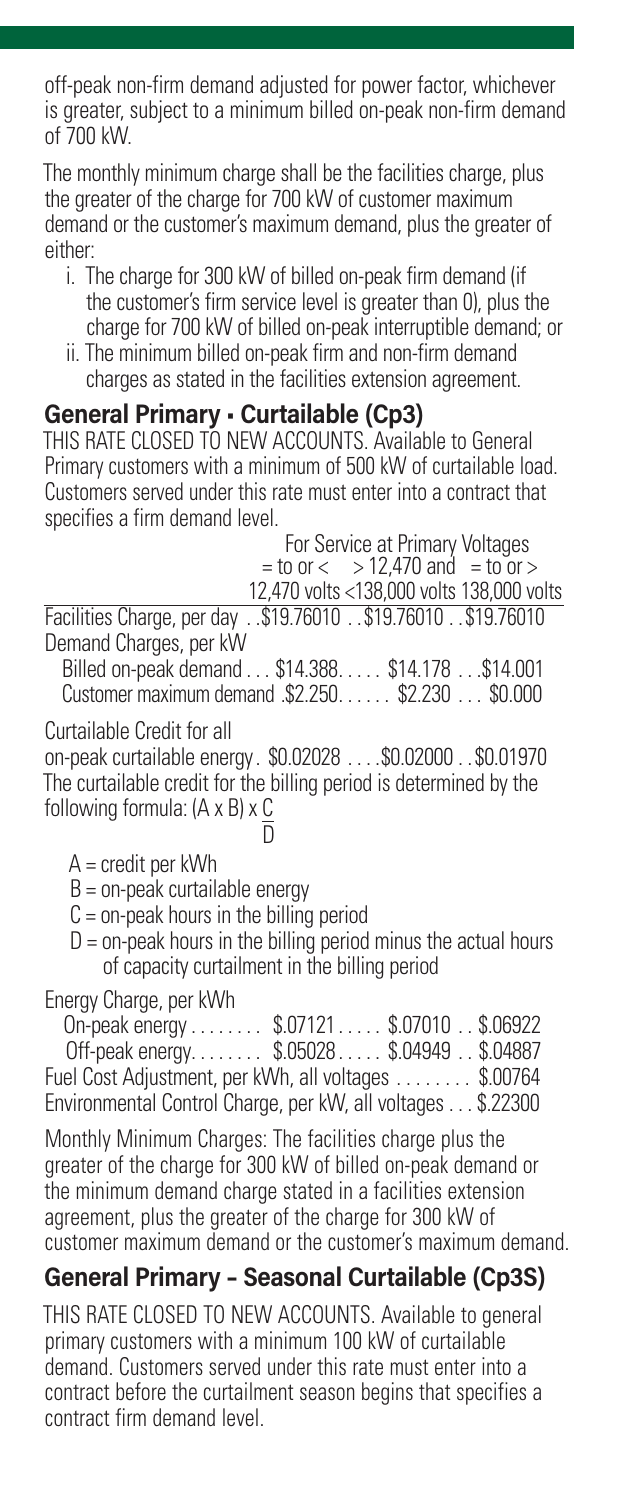For Service at Primary Voltages  $=$  to or  $<$   $>$  12.470 and  $=$  to or  $>$ 12,470 volts <138,000 volts 138,000 volts Facilities Charge, per day . \$19.76010... \$19.76010 . \$19.76010 Demand Charges, per kW Billed on-peak demand . . \$14.388 . . . . \$14.178 . . . \$14.001 Customer maximum demand \$2.250 . . . . \$2.230 . . . . \$0.00 Energy Charge, per kWh On-peak energy . . . . . . . . \$.07121 . . . . \$.07010 . . . \$.06922 Off-peak energy . . . . . . . \$.05028 . . . . \$.04949 . . \$.04887 Curtailable Service Credits (available April 1 through Sept. 30) The customer shall receive a credit of \$2.00 per kW for all

curtailable demand during a billing period. Fuel Cost Adjustment, per kWh, all voltages . . . . . . . . \$.00764 Environmental Control Charge, per kW, all voltages . . . \$.22300

Monthly Minimum Charges: The facilities charge plus the greater of the charge for 300 kW of billed on-peak demand or the minimum demand charge stated in a facilities extension agreement, plus the greater of the charge for 300 kW of customer maximum demand or the customer's maximum demand.

## **General Primary Standby (Cp4)**

This rate is for customers that have a generator that normally operates in parallel with the Company's system and serves load which will transfer from the customer's to the Company's system during planned and/or unplanned outages of the customer's generation.

 For Service at Primary Voltages  $=$  to or  $<$   $>$  12.470 and  $=$  to or  $>$ 12,470 volts <138,000 volts 138,000 volts

Facilities Charge, per day

First metering point . . \$19.76010 . . \$19.76010 . \$19.76010 Each additional metering point \$3.14334 \$3.14334 . . \$3.14334 Demand Charges, per kW

Billed on-peak demand.. \$14.388 . . . . \$14.178 . . . \$14.001 Customer maximum demand \$2.250 . . . \$2.230 . . . . \$0.000 Reserved demand . . . . . . \$1.993 . . . . . . \$1.964 . . . . \$1.939 Subject to contracted minimum demand levels. The sum of the demand levels under contract for billed and reserved demand shall not be less than 300 kW.

## Standby Energy

In addition to the charges below, Standby Energy will be billed at the system avoided cost of power plus 10% per kWh, less the appropriate on- or off-peak energy charge per kWh including the adjustments for cost of fuel, but not less than \$.03 per kWh on-peak and \$.02 per kWh off-peak.

Energy Charges, per kWh

On-peak energy . . . . . . \$.07121 . . . . . . \$.07010 . . . \$.06922 Off-peak energy . . . . . \$.05028 . . . . . \$.04949 . . . \$.04887 Fuel Cost Adjustment, per kWh, all voltages . . . ...... \$.00764 Environmental Control Charge, per kW, all voltages . . . \$.22300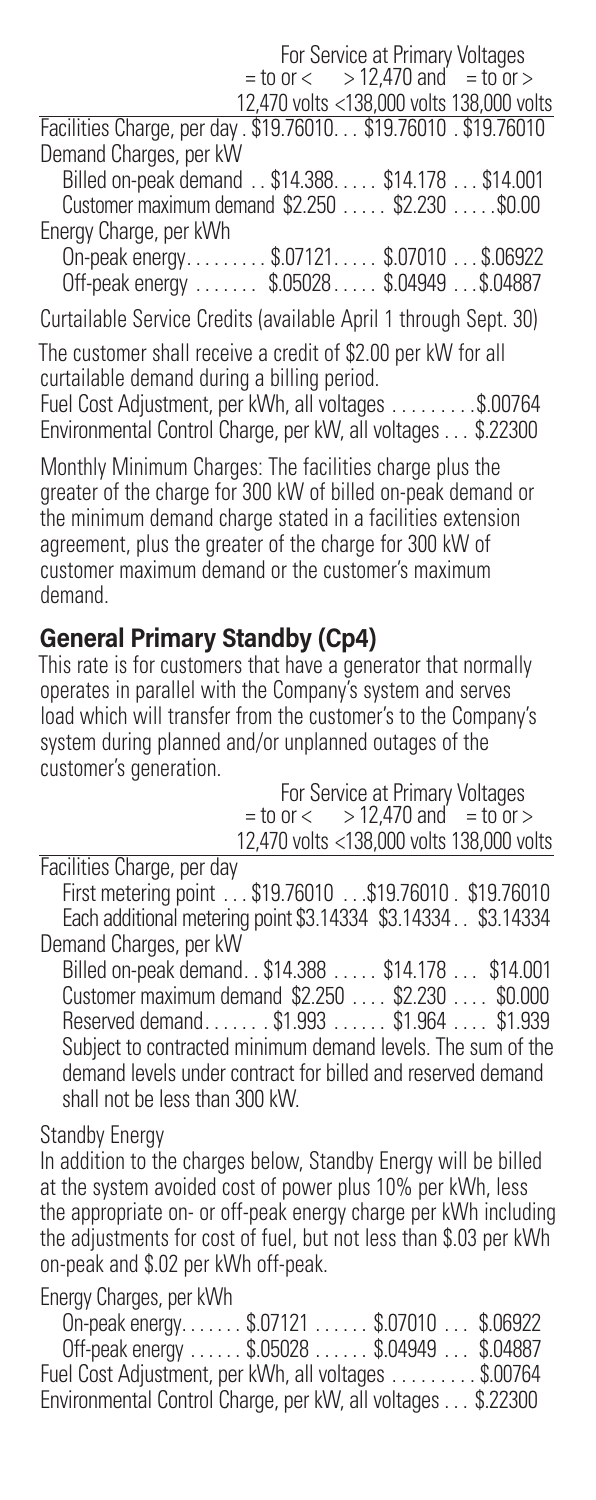The monthly minimum charge is the facilities charge, plus the charges for billed demand and reserved demand applied to the demand levels as set forth in the customer's contract, plus the customer maximum demand charge.

#### **General Primary • Experimental Short-Term Productivity Rider (STPR1)**

This rate is available under special contract to customers currently taking service under Cp1, Cp3 or Cp3S rates for the purpose of allowing customers that have shifted load off-peak to extend operations to the on-peak period of 8 a.m. to noon and 6 p.m. to 10 p.m. for either 1 hour or a maximum of 2 contiguous hours per 4-hour period when system capacity is available at the sole discretion of the Company. During these periods of 1 or 2 hours, the customer will not incur additional on-peak demand charges, but will pay the following rates.

All excess kWh are priced at the higher of: the two-hour average, for each of the two contiguous hours of each excess period that the customer is eligible to utilize, of the day ahead cleared Locational Marginal Prices for the WEC load zone in which the customer is located, plus 10% OR 10¢ per kWh for all kWh when 1,000 or more kWh are billed in an excess period, OR 12¢ per kWh for all kWh under 1,000 kWh per excess period.

Administrative charge, per month . . . \$100 per month Minimum charge, per excess period. \$60 plus the administrative charge

In addition to the above charges, all charges and credits of the respective rate schedule under which a customer is served are applicable. This rider will not waive the additional customer demand charges that may be incurred by the higher demands under this rider.

## **Real-Time Market Pricing Rider (RTMP)**

This rate is available to customers who take service under primary service rate schedules Cp1 for firm service and Cp3, Cp3S or CpFN for non-firm service accounts. For customers currently served under the RTMP rider as of Sept. 9, 2017, the Company will, upon a request from the customer, enter into a new service agreement with substantially the same terms and conditions for a mutually agreeable term. This tariff rider is available to existing customer accounts with a consumption history of 12 months or more at the service location for which this tariff rider will apply as well as new customer accounts that have less than a 12-month consumption history. Customers cannot transfer load from another utility's service territory into the Company's territory in order to take advantage of this rate. The tariff rider participation limit is a program maximum of 300 MW of billed demand at presubscription demand levels.

Each participating customer with 12 months of history at the service location will have unique usage and demand baselines that reflect usage patterns and demand levels from a recent 12-month historical period. For new customer accounts, usage and demand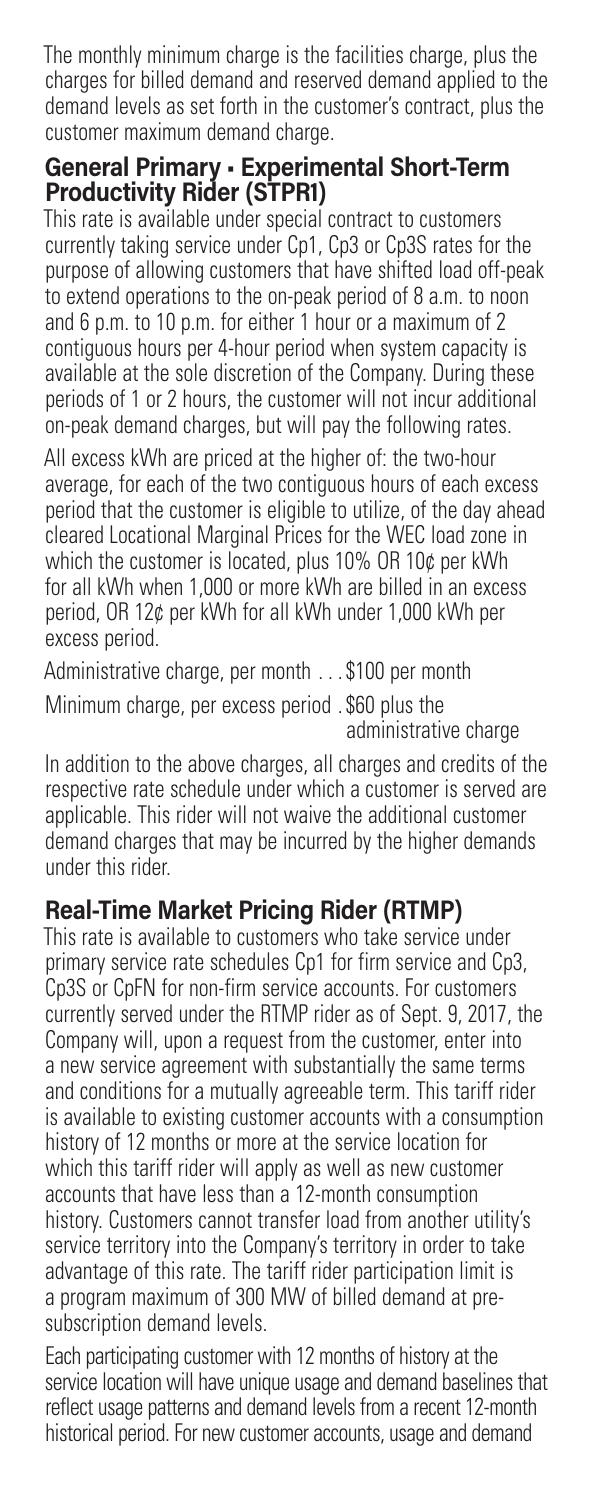baselines will be determined as specified in the tariff.

Participating customers will be charged their standard tariff rates on their actual monthly usage and demand up to their baseline levels. Incremental usage and demand above the baselines will be charged at market-based energy and incremental demand rates. Except for any fuel adjustment, all other surcharges or credits, minimum charges, late payment charges, definitions and conditions of delivery that apply to base tariff service shall also apply to RTMP rider service, unless stated otherwise in the tariff. Due to the complexity of the components of the market based rates applied to usage above the baseline levels, please call us for more details and assistance on this rate.

Environmental Control Charge, per kW, all voltages . . . \$.22300

## **Real-Time Pricing Rider (RTP)**

This optional rider is available to commercial and industrial customers that are served at voltages equal to or greater than 138,000 volts and meet the qualifications for firm service under the Cp1 rate schedule. These customers have the option to nominate up to 100% of their load for service under this rider. Any load up to the Cp1 firm load nomination will be served under the Cp1 rate schedule. Any load above the Cp1 firm load nomination will be served under this rider. Rider participation is limited to a program maximum of 200 MW of total nominated RTP load (firm plus non-firm), with the last 100 MW of availability at the Company's sole discretion. Eligible customers shall enter into a service agreement with an initial term of three years and a two-year cancellation notice, unless otherwise approved by the Company.

Customers electing non-firm RTP service shall enter into a contract which specifies an RTP firm service level above which all additional load, a minimum of 1,000 kilowatts, is interruptible and is treated and billed as such.

Monthly Scheduling Charge:…………………………\$1,000 Facilities Charge, including one meter:………..\$26.30137/day Monthly meter charge in excess of one meter:…\$3.14334/day Energy, Transmission and Miscellaneous Service Charges: Due to the complexity of these components, please call us for more details and assistance.

The minimum monthly charge is the sum of the following: (a) Scheduling Charge; (b) Facilities Charge, and (c) The greater of the charge for 300 kW of billed on-peak demand under the Cp1 rate schedule or the charge for the contracted Cp1 firm nomination multiplied by the applicable Cp1 on-peak demand charge.

Energy priced under this rider is not subject to an adjustment for the cost of fuel.

Environmental Control Charge, per kW. . . . . . . . . . . . \$.22300

#### **Electronics and Information Technology Manufacturing– Market Pricing Rate (EITM)**

This nomination-based market pricing rate is available to commercial and industrial customers that are served at locations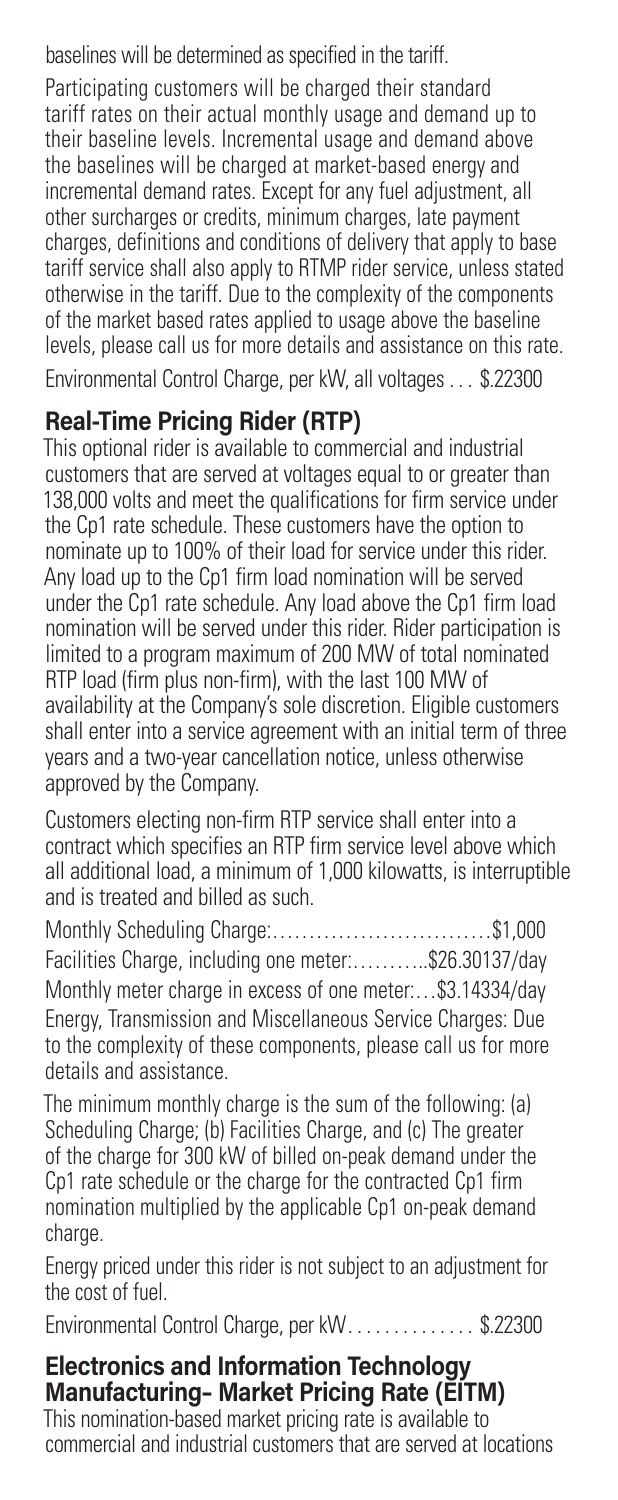inside a designated Electronics and Information Technology Manufacturing (EITM) zone as defined by the Wisconsin Economic Development Corporation and determined by the Public Service Commission of Wisconsin to be eligible for the EITM Credit under Wis. Stat. § 71.07(3wm). Participation under this tariff is restricted to an annual program maximum capacity of 200 MW. Due to the complexity of the components of this market-based rate, please call us for details and assistance with this rate.

Environmental Control Charge, per kW, all voltages . . . \$.22300

## **Experimental Dollars for Power (DFP)**

This rider is available to customers taking service under rate schedules Cp1, Cp3, Cp3S, Cg3, Cg3S and Cg3C who have 50 kW or greater of firm base load they may be able to curtail. The customer will receive an Energy Credit based on the one price the customer selects for its load reduced during each Company requested load reduction period.

Energy Credit Prices – \$ per kWh . . . . . . . \$.40 \$.80 \$1.25 Please call us for more details and assistance on this rate.

## **Experimental Power Market Incentives (PMI)**

This rider is available under special contract to demand metered customers who have 500 kW or greater of firm base load demand they may be able to curtail. The Company will provide either day ahead or same day notice to customers offering a price per kWh based on the market price of energy in the region available to the Company for purchase or sale for each hour of the curtailment period. The price paid to customers for their load reduction will be the quoted price. Please call us for more details and assistance on this rate.

## **Contract Service Tariff(CST)**

This tariff is available to any individual customer or group of customers who have 500 kW or greater of firm base load demand who meet the criteria to negotiate a contract with the Company for service. Please call us for more details and assistance on this rate.

## **Energy Information Option**

This optional service for dial-in access to interval data is closed to new accounts and new installations. The Company may terminate this option if it is no longer able to deliver the option as offered due to software or hardware incompatibilities or **limitations** 

#### **Customer Generating Systems – (CGS1, CGS2, CGS3, CGS4, CGS5, CGS6, CGS8, CGS-PV, CGS-DS-VP, CGS-NP, CGS-NM, CGS-DS-FP)**

These rates are for customers with generating systems who desire to sell electrical energy to We Energies. Please contact your local We Energies service representative for details and assistance in determining if you can benefit from these rates.